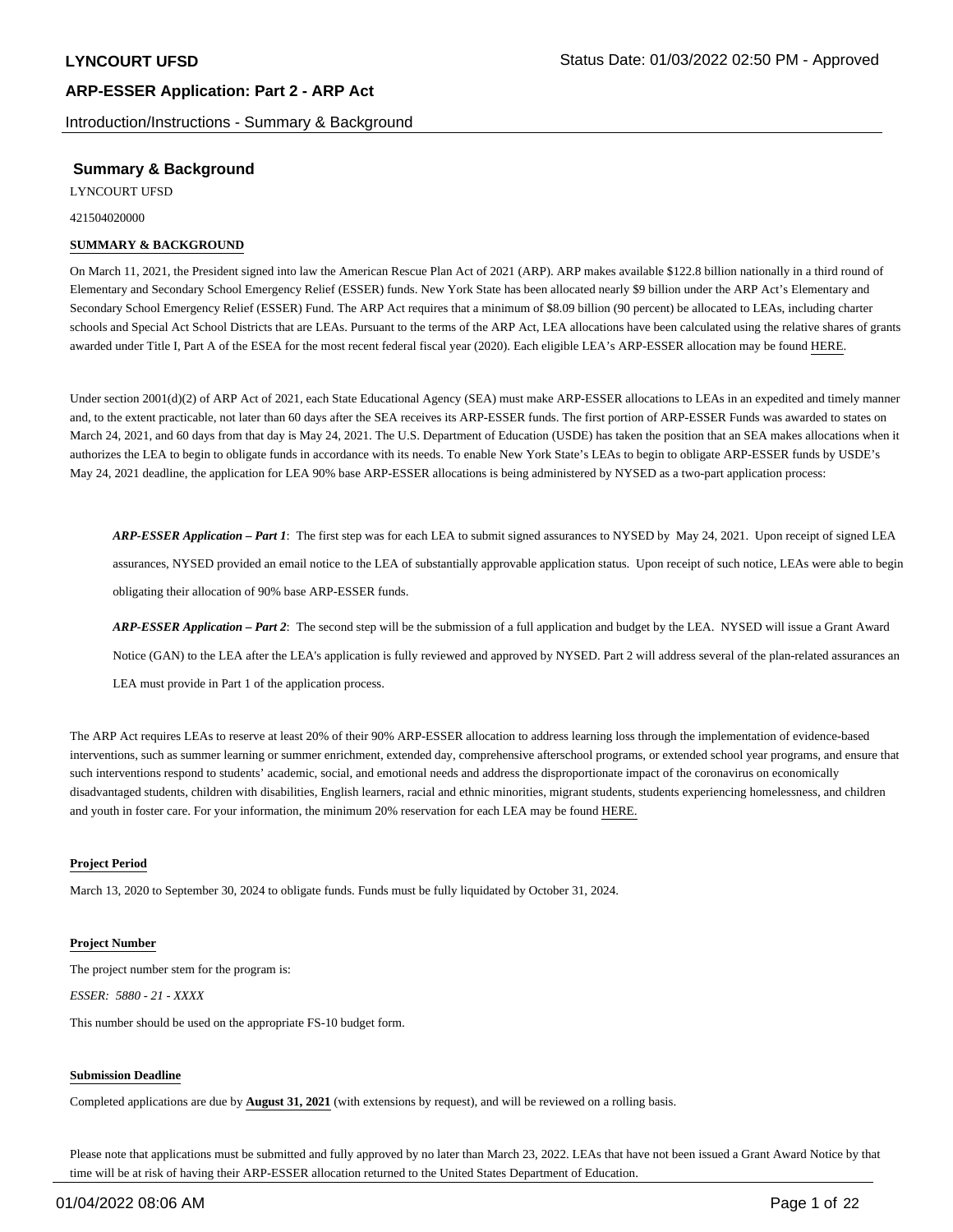Introduction/Instructions - Summary & Background

### **APPLICATION PROCESS FOR LEA ALLOCATIONS OF ARP-ESSER SEA RESERVE FUNDS**

The federal ARP statute requires SEAs to reserve:

not less than 5 percent of the total amount of grant funds awarded to the State (\$449.4 million) to carry out activities to address the impact of lost instructional

time by supporting the implementation of evidence-based interventions;

not less than 1 percent (\$89.9 million) to carry out the implementation of evidence-based summer enrichment programs; and

not less than 1 percent (\$89.9 million) to carry out the implementation of evidence-based comprehensive afterschool programs.

The 2021-22 enacted state budget directs that these required SEA set-asides be allocated as grants to specified school districts. Each eligible district's allocation of SEA reserve funds may be found HERE. NYSED will inform school districts under separate cover when the application process for school district allocations of ARP-ESSER SEA set-aside funds has been published in the SED Monitoring and Vendor Reporting System. This application is only for LEA 90% base ARP-ESSER allocations. LEAs should not apply for ARP ESSER SEA Reserve funds as part of this application.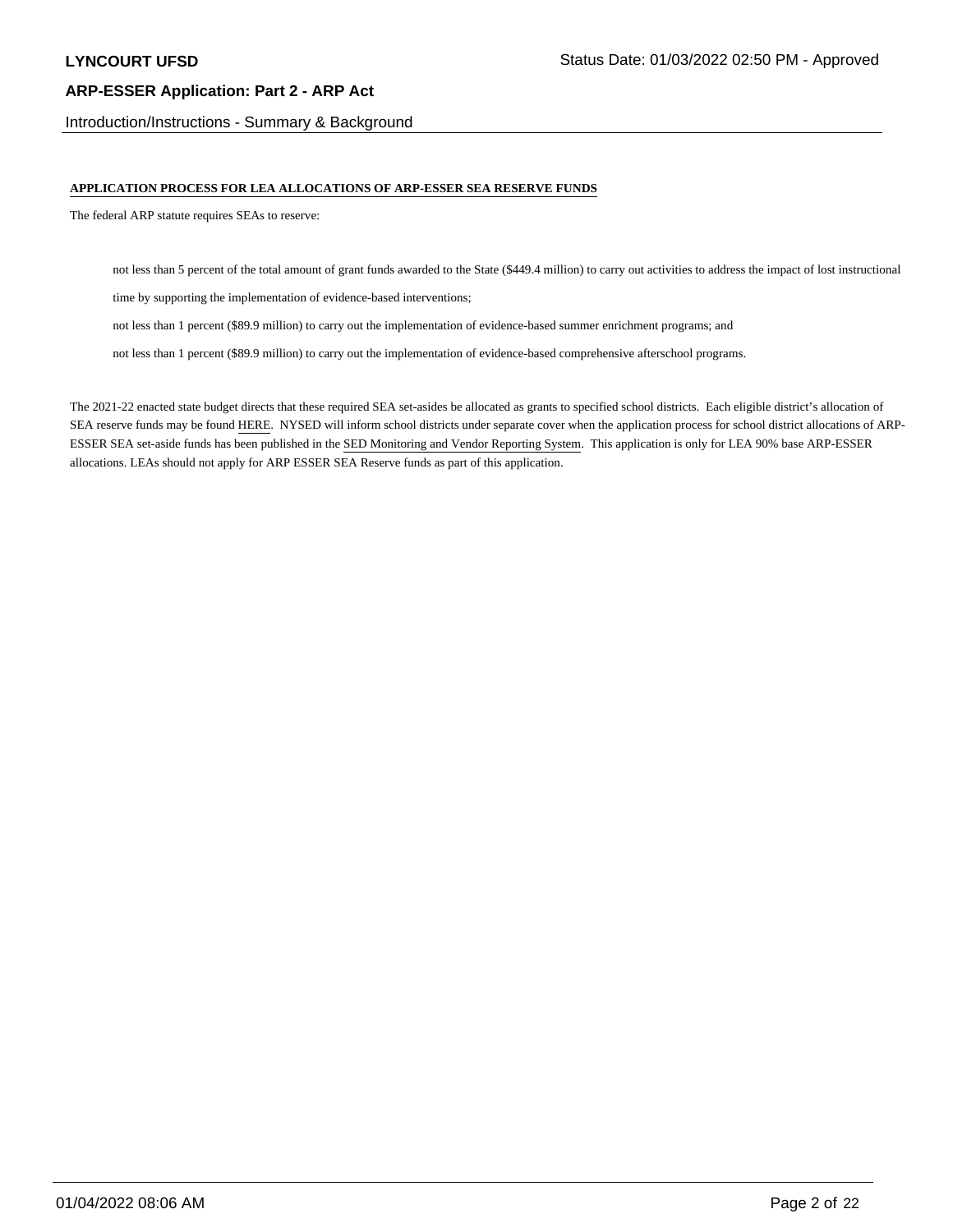Introduction/Instructions - Submission Instructions

### **Submission Instructions**

LYNCOURT UFSD

421504020000

# **Directions for Submitting the Application:**

The online application may only be submitted/certified by the chief school officer of the applicant LEA. The designated superintendent (public school LEAs), and the chief executive officer, board of trustees president, or school employee designated by the board of trustees (charter school LEAs) are the only administrators with the submit/certify rights necessary to successfully submit and certify a completed application for NYSED review.

LEAs *ARE NOT REQUIRED* to send hard copies of general application materials to the Department.

LEAs *ARE REQUIRED* to send signed originals and two hard copies of each FS-10 Budget Form to:  *Office of ESSA-Funded Programs - Rm 320 EB RE: ARP-ESSER Application – Part 2 New York State Education Department 89 Washington Avenue Albany, NY 12234.*

#### **Deadline for Submitting the Applications:**

The *ARP-ESSER Application – Part 2* is due by August 31, 2021.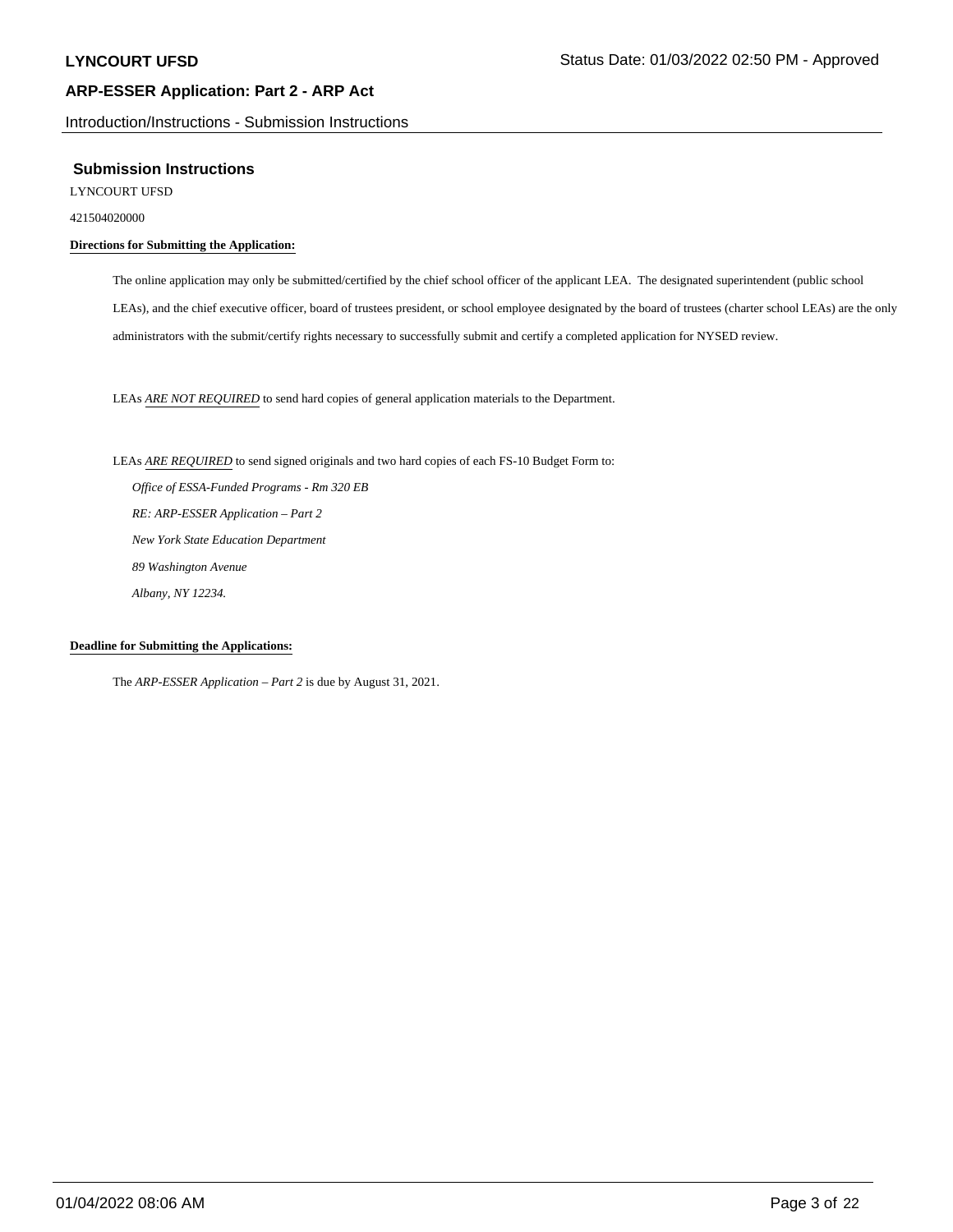LEA ARP-ESSER Plan - ARP-ESSER Intent to Apply

# **ARP-ESSER LEA Base 90% Allocation - Intent to Apply**

LYNCOURT UFSD

421504020000

**1. Does the LEA intend to apply for American Rescue Plan (ARP) Act - Elementary and Secondary School Emergency Relief (ESSER) LEA Base 90% funding?**

Yes, the LEA intends to apply for Elementary and Secondary School Emergency Relief (ESSER) funding.

**2. Please provide contact information for the LEA Business Official and Board President. Please confirm that each individual has reviewed and approved of the application, including all plan descriptions and use of funds.** 

|                               | Name              | Email Address                | Date of Final |
|-------------------------------|-------------------|------------------------------|---------------|
|                               |                   |                              | Review/       |
|                               |                   |                              | Approval      |
| <b>ILEA Business Official</b> | Cathryn Marchese  | cmarchese@lyncourtschool.org | 09/14/2021    |
| <b>ILEA Board President</b>   | Lawrence Salamino | Isalamino@lyncourtschool.org | 09/14/2021    |

# **ARP-ESSER Allocation - Construction-Related Costs**

**3. Does the LEA intend to use American Rescue Plan (ARP) Act - Elementary and Secondary School Emergency Relief (ESSER) LEA Base 90% funding for construction-related expenditures?**

No, the LEA does not intend to use American Rescue Plan (ARP) Act - Elementary and Secondary School Emergency Relief (ESSER) funding for construction-related expenditures.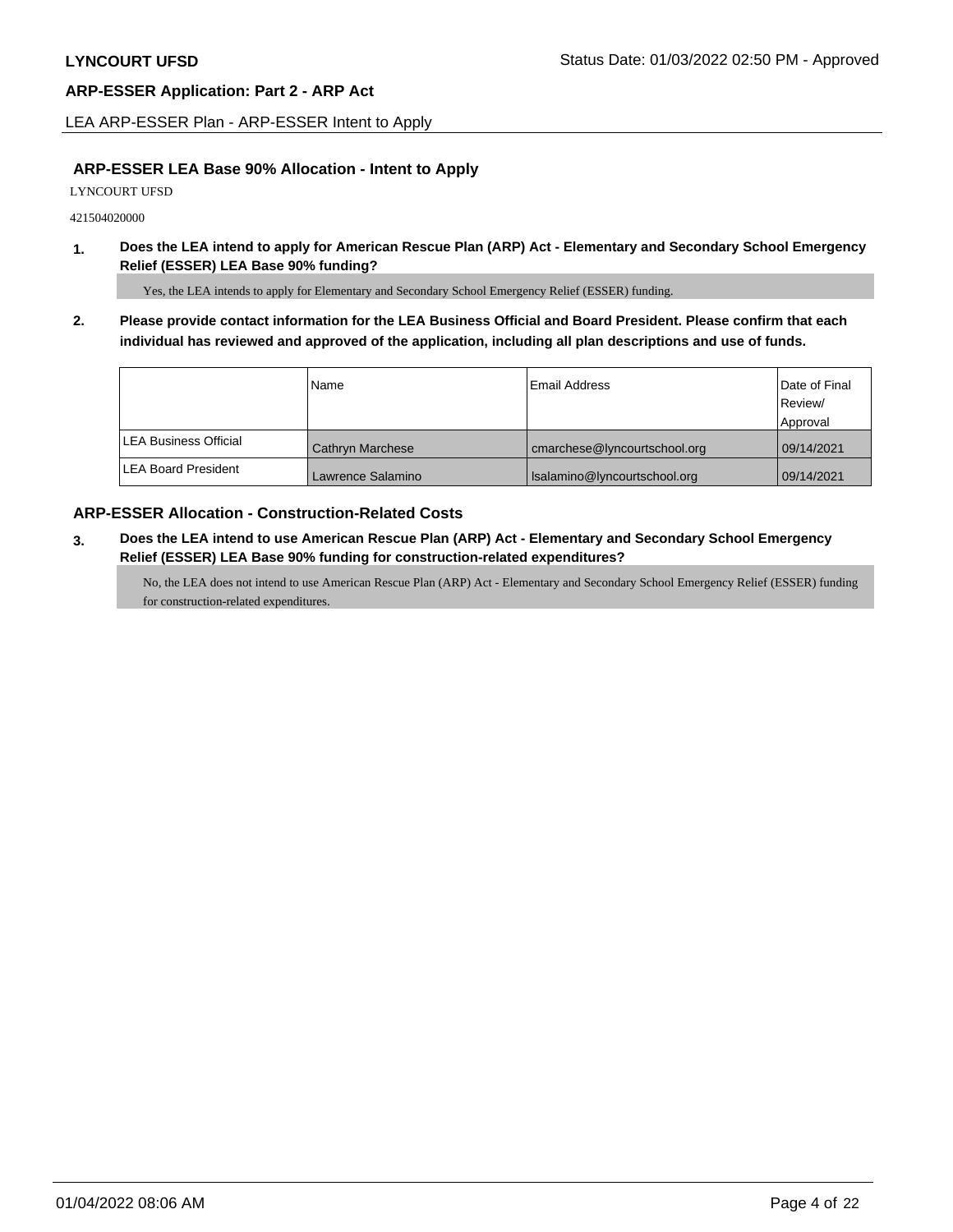LEA ARP-ESSER Plan - ARP-ESSER Plan Development & Program Information

# **ARP-ESSER LEA Base 90% Allocation - Plan Development and Dissemination**

LYNCOURT UFSD

421504020000

Title VIII of Division B of the CARES Act directs the Department to carry out the Education Stabilization Fund, of which the ARP ESSER funds are a part. Section 2001 of the ARP Act provides for the Department to make grants to each SEA from the ARP ESSER funds. An SEA must allocate at least 90 percent of its ARP ESSER grant funds to its LEAs (including charter schools that are LEAs) in the State in the same proportion that the LEAs received under part A of title I of the ESEA in Fiscal Year 2020, as required by section 2001(d)(1) of the ARP Act; and section 2001(e) of the ARP Act prescribes certain mandatory and permissive uses of LEAs' funds. Under 20 U.S.C. 1221e-3, the Secretary has the authority to promulgate rules governing the programs administered by the Department. Under this requirement, each LEA that receives ARP ESSER funds must develop, submit to the SEA on a reasonable timeline determined by the SEA, and make publicly available on the LEA's website, a plan for the LEA's use of ARP ESSER funds. The plan - known as the LEA ARP ESSER Plan - and any revisions to the plan submitted consistent with procedures established by the SEA, must include a description of key activities which are required below.

**NYSED will consider each LEA's application for its base 90% ARP-ESSER allocation as meeting the USDE LEA ARP-ESSER use of funds plan requirement, provided the required elements of the plan are fully addressed in the LEA's application, combined with a budget, and then publicly posted after being developed with public input.**

An LEA must engage in meaningful consultation with stakeholders and give the public an opportunity to provide input in the development of its plan. Specifically, an LEA must engage in meaningful consultation with students; families; school and district administrators (including special education administrators); and teachers, principals, school leaders, other educators, school staff, and their unions. Additionally, an LEA must engage in meaningful consultation with each of the following, to the extent present in or served by the LEA: Tribes; civil rights organizations (including disability rights organizations); and stakeholders representing the interests of children with disabilities, English learners, children experiencing homelessness, children in foster care, migratory students, children who are incarcerated, and other underserved students.

Each LEA's ARP ESSER plan must be in an understandable and uniform format and, to the extent practicable, written in a language that parents can understand (or, if not practicable, orally translated). Upon request by a parent with a disability, LEA plans must be provided in an alternative format accessible to the parent.

### **1. In the space provided below, please describe how the LEA meaningfully engaged a diverse and representative set of the applicable stakeholders in developing a plan to use these funds and implementing that plan.**

Lyncourt Union Free School District engaged the community and sought input at a public hearing held in person in the school district auditorium on May 11, 2021 . The school district also provided a copy of the presentation and American Rescue Plan on our website, along with an introductory letter from the Superintendent and a link to an American Rescue Plan Stakeholder Survey. Community members were encouraged to call or email the school superintendent directly with any questions or concerns. In addition, May 2021, the District distributed a survey to all instructional staff, both teachers and paraprofessionals, to gain their input and suggestions for how best to utilize these funds. Instructional staff were asked for their insight into curriculum, enrichment, remediation, before and after school programming, summer school options, as well as academic and social-emotional long-range planning. All of these stakeholders' feedback, input, and collaboration was used to formulate our American Rescue Plan Funds Plan. Please also describe how the LEA will continue to engage stakeholders throughout the implementation of the plan. Response: Throughout the implementation of the plan, the Lyncourt Union Free School District will continue to engage stakeholders in the following

- Review of the plan and student data at monthly grade level data meetings
- Review of the plan and student data at monthly Title I team meetings (these include all stakeholders required, including, students, parents, instructional staff, non-profit and community agencies, administrators, Board of Education members, and other required groups).
- Review of the plan and student data publicly at Board of Education Meetings
- Parent and community updates through our district communication portal, Parent Square
- Parent and community updates through our district social media platforms, including Twitter and Facebook
- Communication regarding the plan and the directions for requesting a hard copy will be mailed to all Lyncourt Union Free School District community residents in our monthly "Lyncourt Ledger" newsletter
- Continued review and revision, as needed, will occur following these meetings and communications

ways: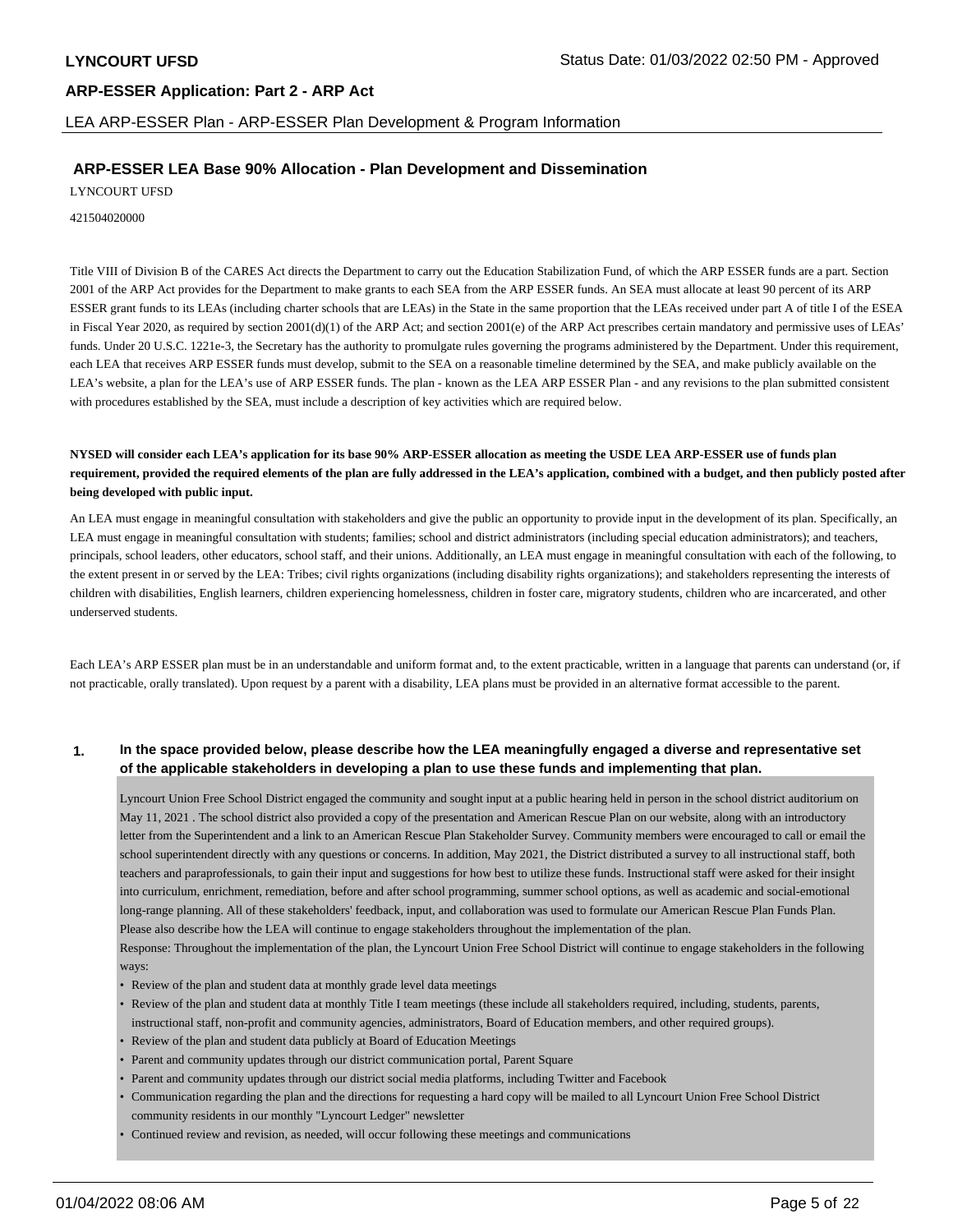# LEA ARP-ESSER Plan - ARP-ESSER Plan Development & Program Information

**2. In the space provided below, please provide the URL for the website(s) where the LEA ARP-ESSER Plan is/will be publicly posted. For an LEA that does not have a website, the LEA may identify an online platform (e.g. social media group or post, file sharing service, email listserv) that allows plans to be directly communicated to students, parents or legal guardians, school staff, and other stakeholders. As appropriate, the LEA should provide details about how the plan will be made available to people who request it.**

### https://www.lyncourtschool.org/districtpage.cfm?pageid=68

This plan will be made available on our Lyncourt Union Free School District site. Once the plan is approved, an announcement will be made to all parents and families via our Parent Square communication portal. A link will be sent with direct access to the plan in PDF format. We will also share with parents, families and the community, our plan via our social media platforms, including, Twitter and Facebook. In addition, the plan will be made available in hard copy format to any parent or community member who requests it, in their preferred language. Communication regarding the plan and the directions for requesting a hard copy will be mailed to all Lyncourt Union Free School District community residents in our monthly "Lyncourt Ledger" newsletter. The ability to access a hard copy of the plan will also be communicated at monthly Board of Education Meetings and documented in Board of Education Minutes. Please note, at this time, all Lyncourt UFSD families without access to the internet are provided a Kajeet Hotspot by our school district, so their children are able to access the internet and school communications virtually.

# **ARP-ESSER LEA Base 90% Allocation - Program Information**

**3. In the space provided below, please describe the extent to which and how the funds will be used to implement prevention and mitigation strategies that are, to the greatest extent practicable, consistent with the most recent CDC guidance on reopening schools, in order to continuously and safely open and operate schools for in-person learning.**

The Lyncourt Union Free School District has been open for in-person learning since September, 2020. Due to space constraints while the CDC recommended a 6 foot distance between seated students, we were limited to a hybrid model for our 5th-8th grade students. Our district is a PreK-8th grade school. During the hybrid situation, our students were in-person every other day and had live broadcast at-home instruction every other day. When presented with CDC guidelines that relaxed the distance between students and we were able to bring all students back in-person for instruction, we did so. Since April, 2021 all students have had the opportunity for in-person instruction. The district follows CDC and local health department guidelines for cleaning, sanitizing, mask wearing and distancing. The district tests 10% of both students and staff weekly for COVID-19-19. Although we are not sure how long we will have to provide additional cleaning supplies and PPE to staff and students, especially during the administering of COVID-19 testing, some of these grant funds will be allocated toward necessary supplemental supplies needed to safely keep our school open and operating.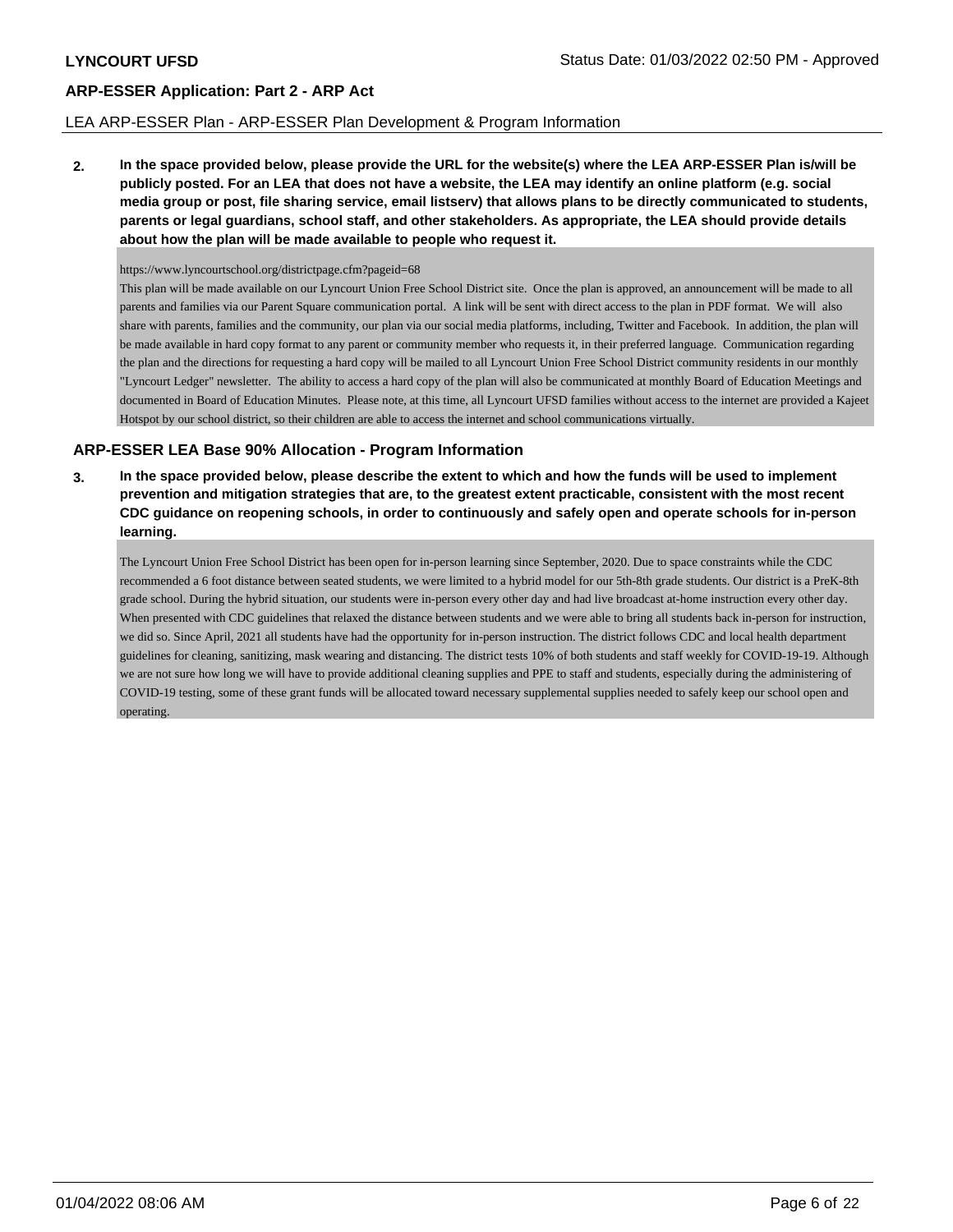### LEA ARP-ESSER Plan - ARP-ESSER Plan Development & Program Information

### **4. In the space provided below, please describe the data that the LEA will use to identify student needs and monitor student progress as a result of planned interventions and supports.**

The Lyncourt Union Free School District will utilize the following data sources to identify students needs, monitor student progress, and evaluate the effectiveness of the initiatives implemented using the American Rescue Plan Funds:

- 1. AIMS Web Plus UPK-8 Reading Benchmark Assessments
- 2. AIMS Web Plus UPK-8 Mathematics Benchmark Assessments
- 3. AIMS Web Plus UPK-8 Reading & Math Progress Monitoring Assessments
- 4. Brigance Early Childhood Developmental Screening
- 5. Devereux Student Strengths Assessment and Early Childhood Assessment
- 6. Core Knowledge Language Arts UPK-5th grade Assessments
- 7. Discipline and Behavior data reporting through our Student Management System (School Tool)
- 8. Results of a 6-month Stakeholder Survey regarding intervention program effectiveness, staff and student needs, and parent/community feedback.
- 9. Results of 2020-21 NYS 3-8 ELA and Math state testing data
- 10. Results of 2020-21 NYSESLAT Testing data
- 11. Quick Phonics Screener II data for students in academic and/or social-emotional referral processes (QPS)
- 12. Phonological Awareness Screening Test (PAST) K-5 and ELL students

#### Please describe the planned interventions and supports that address student needs and that this data will be used monitor.

#### Response:

Regarding our individualized and tailored instruction, collaboratively, our teams selected the following evidence-based interventions to address our students' needs, based on the research provided by the What Works Clearinghouse, Supporting Child and Student Social, Emotional, Behavioral, and Mental Health Needs guide from the Federal Department of Education, and ESSA Evidence Ratings.

**• Elementary Literacy Interventions:** Daily, intensive small-group reading interventions for at least 30 minutes. (Strong Evidence)

### **What Works Clearing House-Phonological Instruction (Strong Evidence)**

#### **What Works Clearing House-Foundational Reading Skills (Strong Evidence)**

- Explicit instruction on awareness of the segments of sounds in speech and how they link to letters.
- Phonics instruction on decoding words, analyzing word parts, and writing and recognizing words.
- Time allocated for each student to read connected text to improve their reading accuracy, fluency, and comprehension.

**Middle School Literacy Interventions:** Daily, small group sessions for 37 minutes focused on intensive and individualized interventions for struggling readers that can be provided by trained specialists. (Strong Evidence)

#### **What Works Clearing House-Improving Adolescent Literacy (Strong-Moderate Evidence)**

- Explicit vocabulary instruction.
- Direct and explicit comprehension strategy instruction.
- Time for extended discussion of text meaning and interpretation.

**Elementary Math Interventions:** Daily, small group, systematic Instruction for at least 30 minutes during intervention blocks to develop student understanding of mathematical ideas. (Strong Evidence)

#### **What Works Clearing House-Math Intervention in the Early Grades (Strong Evidence)**

- Clear and concise instruction on mathematical language
- Time for students to practice using mathematical language to more effectively communicate their understanding of mathematical concepts.
- Instruction using concrete and semi-concrete representations and manipulatives
- Number line instruction to facilitate the learning of mathematical concepts and procedures, build understanding of grade-level material, and prepare students for advanced mathematics.
- Timed fluency activities targeted for individual student computation gaps
- Instruction on word problems to deepen students' mathematical understanding and support their capacity to apply mathematical ideas.

**Intermediate-Secondary Math Interventions:** Problem Solving (Strong Evidence)

- **What Works Clearing House-** Improving Mathematical Problem Solving in Grades 4-8. (Moderate-Strong Evidence)
- Expose students to multiple problem-solving strategies.
- Help students recognize and articulate mathematical concepts and notation.
- Teach students how to use visual representations.
- Assist students in monitoring and reflecting on the problem-solving process.

#### **English Language Learner Reading Interventions:**

- Conduct formative assessments with English learners using English language measures of phonological processing, letter knowledge, and word and text reading.
- Use these data to identify and improve reading performance of English learners who require additional instructional support and to monitor their reading progress over time using extensive and varied vocabulary instruction, phonological activities and word identification lessons. **(ESSA Level**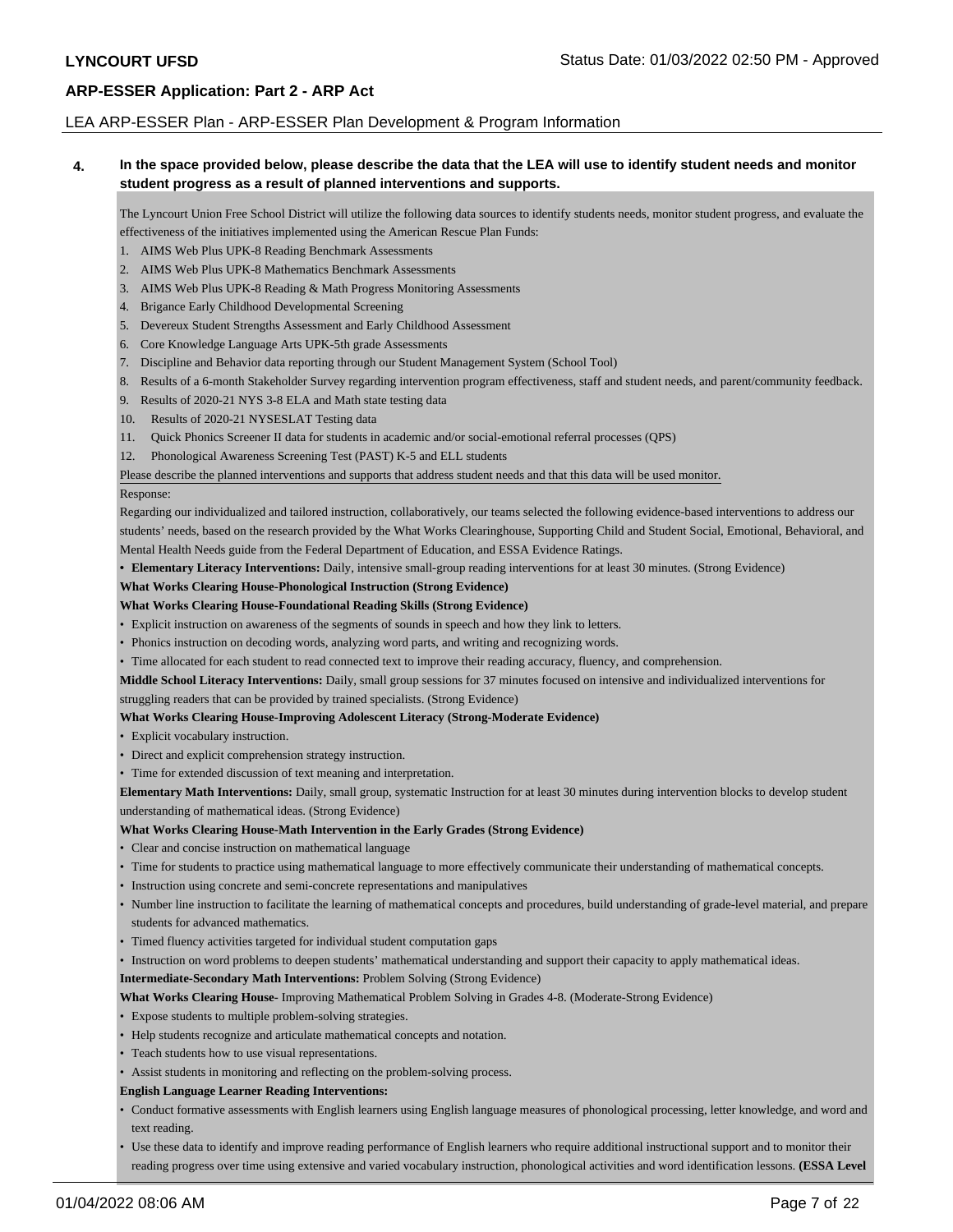# LEA ARP-ESSER Plan - ARP-ESSER Plan Development & Program Information

### **of evidence: Strong)**

Please describe how this data will be used to monitor and evaluate the effectiveness of the activities described in Question 5.

### Response:

The above data sources were selected by various stakeholders who ensured their alignment with our Title I Program, MTSS Plan, ESSER and IDEA funding, and district initiatives. In order to ensure we have implemented a highly effective program, we use these data sources to continually monitor our plan and evaluate its effectiveness by the following:.

- Our Instructional Coach works closely with our reading paraprofessional, teachers and administrators to better support students and families with re-engagement and to implement evidence-based instructional strategies and interventions.
- Our District Data Coordinator and Building Principal oversee the reading paraprofessional and meet with her on a regular basis to discuss her intervention implementation, student data, and evaluate effectiveness of the activities.
- Our MTSS team monitors the data generated from these sources to ensure they are implemented with fidelity.
- Our Director of Special Education oversees our School Social Worker and the social-emotional and mental health supports being implemented by her and our new Student Engagement Specialist. They meet on a weekly basis to discuss the activities outlined in question 5.
- Using the above assessments the SEL sub-committee of our MTSS team is having weekly meetings to assess our students' mental health.
- Regular PLC meetings are held with grade level teams, departments, the District Data and Curriculum Coordinator, the building Principal, paraprofessionals, our Instructional Coach, Special Education teachers, ELL teachers, and student support specialists, to review academic progress monitoring data, evaluate interventions, and measure progress
- In situations where these various teams feel the need to adjust the program activities, supports, and/or interventions, a specific communication protocol is followed.
- 1. Students and parents will be contacted to review the data related to the area of change.
- 2. If consensus is reached, the school staff will then make the adjustment in the program plan.
- 3. An update to stakeholders is provided electronically and publicly at the next in-person BOE meeting.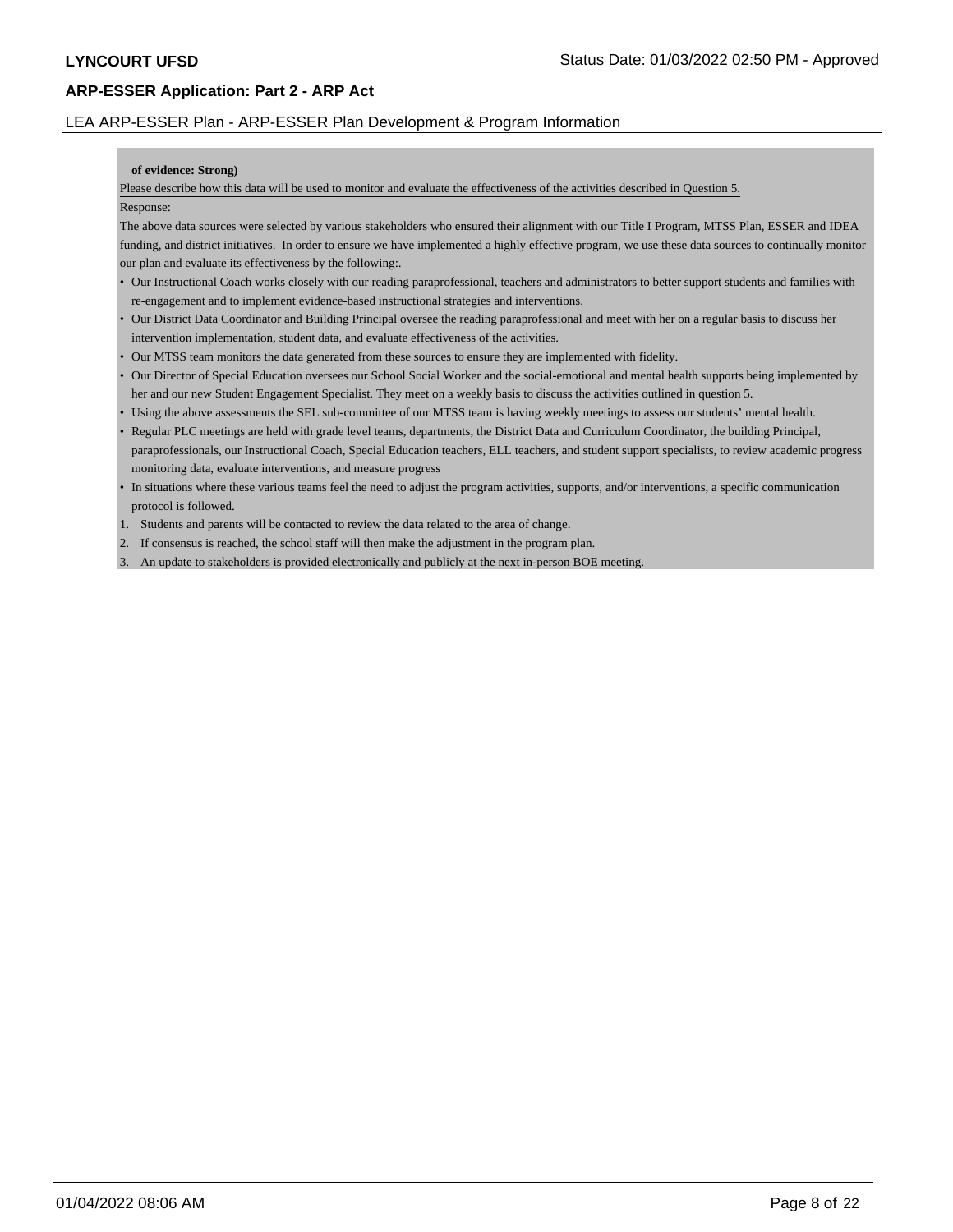### LEA ARP-ESSER Plan - ARP-ESSER Plan Development & Program Information

**5. In the space provided below, please describe how the LEA will use the funds it reserves under section 2001(e)(1) the required reserve of 20% of funds - to address the academic impact of lost instructional time through the implementation of evidence-based interventions, such as summer learning or summer enrichment, extended day, comprehensive afterschool programs, or extended school year.**

The Lyncourt Union Free School District will address the impact of lost instructional time due to COVID-19 by creating after school and at home access to additional learning and enrichment opportunities, particularly to those students in need of academic intervention. During the school year a concentration on social emotional learning as well as academic enrichment will be provided. The school district will hire a full-time Social Worker and a full-time Reading Paraprofessional. Part of their day will include meeting with students that are in need of academic and social intervention oneon-one and in small groups after the academic school day. The district will also use these funds to provide chromebooks that can be taken home, connecting our students to classroom material and technology at home. The grant funds will make it possible to purchase an extensive addition to our library and go-home materials with the decodable library. The district's extended school day initiative will be funded with \$221,811. of the Federal \$1,104,961. total grant allocation.

Response:

- **1. School Social Worker:** According to U.S. Department of Education's publication*, "Strategies for Using American Rescue Plan Funding to Address the Impact of Lost Instructional Time",*under section d. Addressing student social, emotional, and mental health needs, "*An LEA may use ESSER funds to provide mental health services and supports for students and their families, teachers, and LEA staff who are experiencing COVID-19 pandemic-related trauma, including students who were experiencing trauma prior to the pandemic that may have been exacerbated by the pandemic. Funds may also be used to provide professional development and training that increase awareness of mental health literacy for teachers and staff. Many schools already implementing multitiered supports may integrate mental health strategies and interventions into these existing systems. LEAs may also use the funds to hire additional school psychologists and counselors to provide the services or to contract for such services for students, educators, and other district staff."* The Lyncourt Union Free School District is able to address the impact of lostinstructional time through the ARP-ESSER Funding by hiring a full-time School Social Worker. By employeeing a School Social Worker we are able to implement evidence-based social-emotional interventions to address the impact of the pandemic on our students. We would not have the staffing to provide intensive social-emotional interventions for our students without this funding. According to the U.S. Department of Education Supporting Child and Student Social, Emotional, Behavioral, and Mental Health Need Publication, schools should enhance mental health literacy and reduce stigma and other barriers by offering mental health services in the school setting. Because of the funding, we have a School Social Worker who is able to implement the following evidence-based interventions:
- Social Skills Group Intervention: a targeted RtI Tier 2 small-group intervention that addresses bullying, victimization, and social-emotional competence. The program covers communication, cooperation, impulse control, perspective taking, conflict management, and empathy This intervention addresses the academic impact of lost instructional time by helping students to be able to attend to classroom and intervention instruction, follow directions, and work cooperatively with their peers.. **(ESSA Evidence Rating: Strong)**
- Our School Social Worker is able to oversee the implementation of our building-wide Second Step Program for both elementary and middle school students. Second Step Early Elementary, for grades Kindergarten–Grade 5, is a universal, classroom-based program designed to increase students' school success and decrease problem behaviors by promoting social-emotional competence and self-regulation. Second Step Middle School works to increase the social, behavioral, and academic success of middle school students. It helps early adolescent students cope with challenges, create positive relationships, and succeed both socially and academically. **(ESSA Evidence Rating: Promising-Strong)**
- Our School Social Workers is able to implement Functional behavioral assessments (FBA) an individualized problem-solving process for addressing student problem behavior. The School Social worker conducts FBA assessments to identify the purpose or function of a student's problem behavior and develop intervention plans and strategies for teachers to use in the classroom. Through the strategies provided in the students' FBA, teachers are better able to help students succeed during academic instruction. **(What Works Clearinghouse-Positive Evidence of Effectiveness)**
- Our Social Workers is able to be the District Point Person for managing mental health requests: According to the U.S. Department of Education Supporting Child and Student Social, Emotional, Behavioral, and Mental Health Need Publication, schools should Identify a school or program person to manage the request for assistance process from teachers and providers to ensure assistance is provided in a timely manner (e.g., not having to wait for a meeting to identify support). By streamlining the process for helping students and families with mental health needs, our students are better able to function in the classroom and improve academic outcomes.

2. **Reading Paraprofessional:** According to U.S. Department of Education's publication*, "Strategies for Using American Rescue Plan Funding to Address the Impact of Lost Instructional Time",*under section g: Elements of high-quality and effective tutoring, "T*he best available evidence suggests that tutoring is most effective when it uses the following approaches: Use trained educators as tutors. Teachers, paraprofessionals, teaching candidates, recently retired teachers, or highly trained tutors who receive a stipend are most likely to be effective, particularly when also given time for planning and collaboration with classroom teachers.*

Our Reading Paraprofessional is able to provide the following evidence based interventions both during the school day and during our after-school program:

**• Elementary Literacy Interventions:** Daily, intensive small-group reading interventions for at least 30 minutes. (Strong Evidence)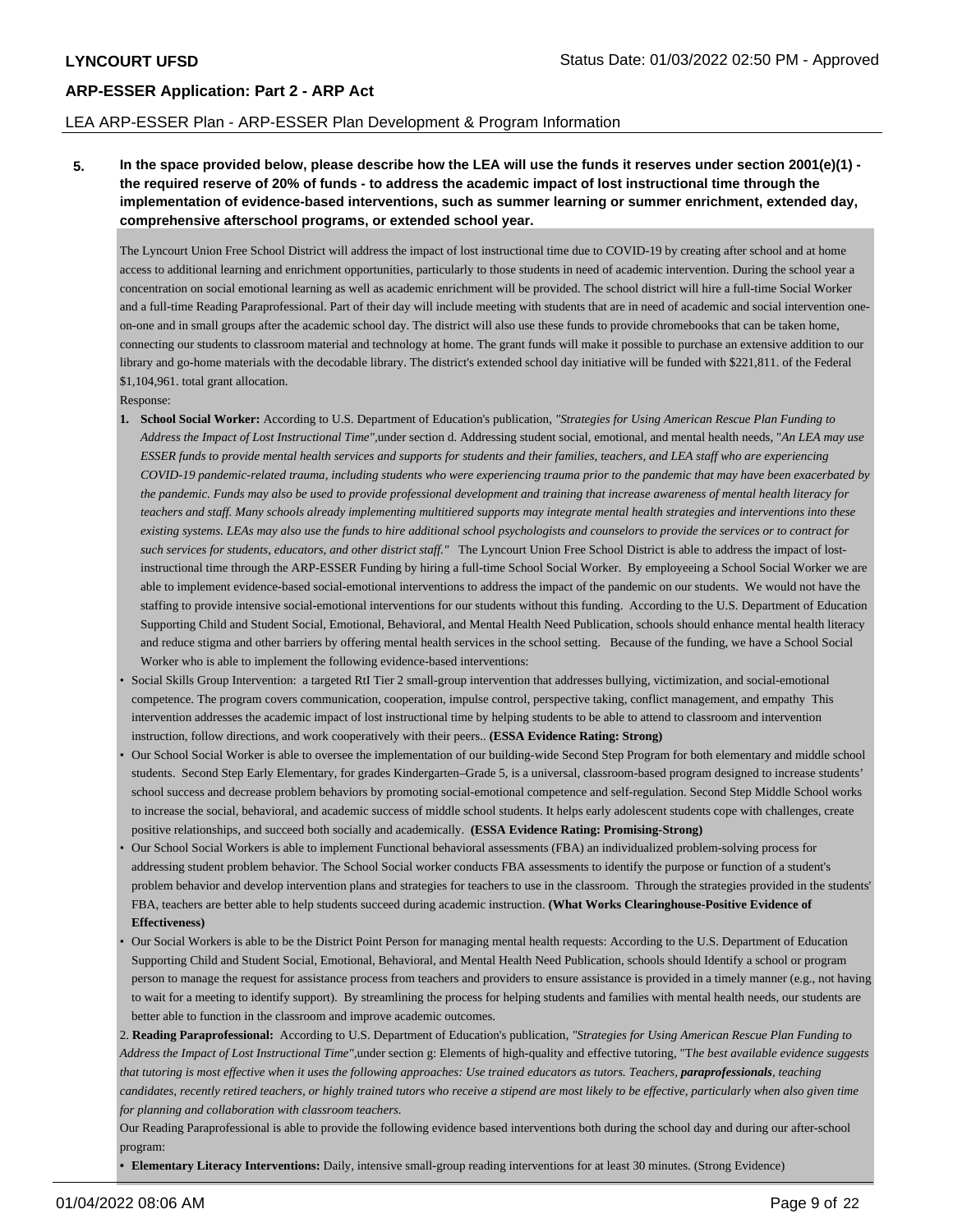### LEA ARP-ESSER Plan - ARP-ESSER Plan Development & Program Information

# **What Works Clearing House-Phonological Instruction (Strong Evidence)**

- **What Works Clearing House-Foundational Reading Skills (Strong Evidence)**
- Explicit instruction on awareness of the segments of sounds in speech and how they link to letters.
- Phonics instruction on decoding words, analyzing word parts, and writing and recognizing words.
- Time allocated for each student to read connected text to improve their reading accuracy, fluency, and comprehension.

**3. After-school Program:** we developed an after-school plan that provides reading, math, and social-emotional interventions for students in all grade levels at Lyncourt School. Students who are identified as benefiting from this program due to lost instructional time, are provided the opportunity to remain at school for up to 90 minutes after dismissal to learn in a small-group setting with an assigned teacher they are familiar with and see during the regular school day, including our Reading Paraprofessional. The 90-minute learning block is designed specifically for individual students' needs and to increase academic performance related to lost of instructional time.

According to U.S. Department of Education's publication*, "Strategies for Using American Rescue Plan Funding to Address the Impact of Lost Instructional Time", (pg. 12), "One way to operationalize the principles of personalization and support is through tailored acceleration that combines* high-quality, teacher-led instruction with other instructional approaches so that all students do not need to learn the same thing at the same time." For some students (especially post COVID-19),achieving grade-level proficiency will require learning pathways that span more than one year. In addition, the publication states, "Specifically, schools and districts can use ARP ESSER funds to extend the reach of effective teachers as teacher leaders who work directly or in small groups with students most impacted by COVID-19 so that students with the greatest need have access to the most effective teachers". The ARP funds allow our district to provide additional learning opportunities for our students, like our after-school program. This gives enables us to accelerate student academic progress using the following evidence based strategies:

**Middle School Literacy Interventions:** Daily, small group sessions for 37 minutes focused on intensive and individualized interventions for struggling readers that can be provided by trained specialists. (Strong Evidence)

#### **What Works Clearing House-Improving Adolescent Literacy (Strong-Moderate Evidence)**

- Explicit vocabulary instruction.
- Direct and explicit comprehension strategy instruction.
- Time for extended discussion of text meaning and interpretation.

**Elementary Math Interventions:** Daily, small group, systematic Instruction for at least 30 minutes during intervention blocks to develop student understanding of mathematical ideas. (Strong Evidence)

### **What Works Clearing House-Math Intervention in the Early Grades (Strong Evidence)**

- Clear and concise instruction on mathematical language
- Time for students to practice using mathematical language to more effectively communicate their understanding of mathematical concepts.
- Instruction using concrete and semi-concrete representations and manipulatives
- Number line instruction to facilitate the learning of mathematical concepts and procedures, build understanding of grade-level material, and prepare students for advanced mathematics.
- Timed fluency activities targeted for individual student computation gaps
- Instruction on word problems to deepen students' mathematical understanding and support their capacity to apply mathematical ideas.

**Intermediate-Secondary Math Interventions:** Problem Solving (Strong Evidence)

- **What Works Clearing House-** Improving Mathematical Problem Solving in Grades 4-8. (Moderate-Strong Evidence)
- Expose students to multiple problem-solving strategies.
- Help students recognize and articulate mathematical concepts and notation.
- Teach students how to use visual representations.
- Assist students in monitoring and reflecting on the problem-solving process.
- **English Language Learner Reading Interventions:**
- Conduct formative assessments with English learners using English language measures of phonological processing, letter knowledge, and word and text reading.
- Use these data to identify and improve reading performance of English learners who require additional instructional support and to monitor their reading progress over time using extensive and varied vocabulary instruction, phonological activities and word identification lessons. **(ESSA Level of evidence: Strong)**
- 4. **Chromebooks: addressed in question 6**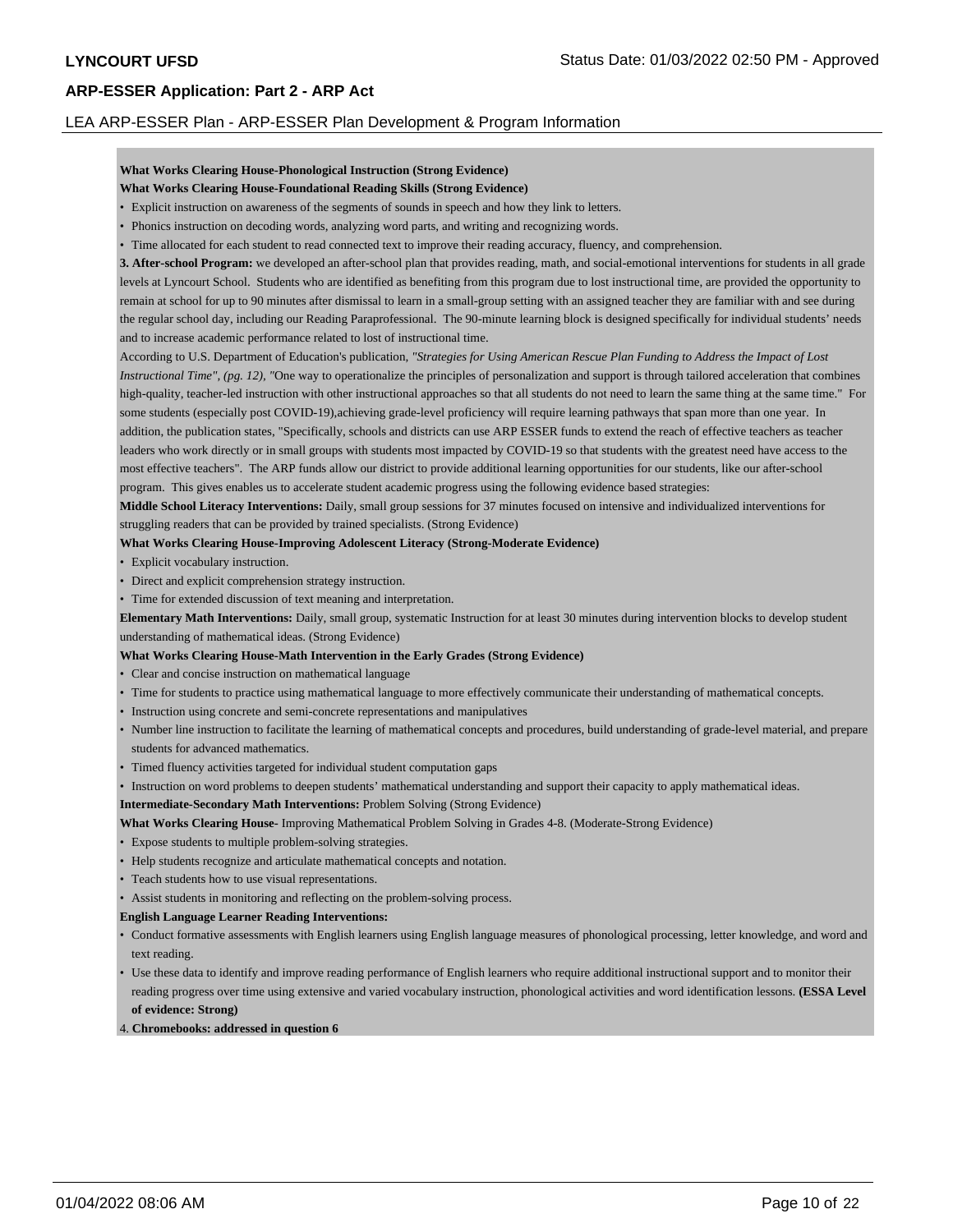### LEA ARP-ESSER Plan - ARP-ESSER Plan Development & Program Information

# **6. In the space provided below, please describe how the LEA will spend its remaining ARP ESSER funds consistent with section 2001(e)(2) - the allowable uses of funds - of the ARP Act.**

In order to reduce the impact of lost instructional time and the impact of the epidemic on our students' social and emotional development recovery, the Lyncourt Union Free School District has allocated ARP ESSER funds for the following plan.

Our district has been and continues to implement initiatives to ensure all students develop healthy social-emotional skills and overcome the trauma associated with the pandemic. From September 2020 through April 2021, we offered daily, in-person instruction for all students in grades UPK-4th, all students with disabilities, 504 plans, and English Language Learners. $\hat{A}$  We offered 5th-8th grade general education students a hybrid model with in-person instruction and synchronous virtual learning on alternating days. Beginning in April, we offered all students, daily, in-person instruction. We have been open ever since. It is important to our district that we offer students as much in-person learning as possible, while still maintaining a high standard of health and safety protocols. We would like to note our school district has the lowest level of COVID-19 infections in Onondaga County. With our focus on social-emotional skills and closing learning gaps from the pandemic, we implemented a Middle School Advisory Program, giving every student an assigned staff mentor. Our 6th-8th grade students meet in a small cohort every morning with their mentor to talk, share, and discuss stressors in their life. The staff mentor instructs students on social-emotional skills and learning strategies using the Second Step SEL Curriculum and activities from the Positivity Project (P2). We also provide our elementary students with daily SEL instruction, small group interventions with our **School Social Worker and Counselor**, and coordinate individual sessions with our on-site ARISE counselor for students who are at high-risk. Our ARP ESSER funds are allowing this program to be implemented, by giving us the funding necessary for a full-time Social Worker (Personnel-budget code 150) and an increase from part-time to full-time School Counselor (Personnel-budget code 150). Classroom teachers will also work with our School Social Worker, Counselor, and other members of the Student Support Team to implement our Core Tier 1 SEL program, Second Step. Through baseline screening in September, our collaborative teams will identify those students who have at-risk for both socialemotional and behavioral challenges. A Students who are identified as high risk on the Devereux Student Strengths Assessment will be provided small group intervention and learning activities for their particular challenges.

From an academic standpoint, we have continued focusing on improving Phonological Awareness in the early elementary grades, increasing oral reading fluency rates across the building, improving computation and number sense, and development of prosocial behaviors and a positive mental health outlook. This has been a building-wide focus, however the specific populations we have targeted include our students who are homeless, English Language Learners, students with disabilities, and those from economically disadvantaged backgrounds. All of these populations, in addition to our general population, have responded positively to our initiatives as evidenced by our initial data analysis. In order to support this work, our ARP ESSER funds are allowing us to have a **full-time reading papraprofesional** (Personnel-budget code 150) to provide intensive, small group intervention to students with these specific challenges.

Part of our ARP Funding Plan is also to provide our staff with the necessary training and professional development to implement the best, evidencebased strategies to meet the needs of all our students, but in particular, our disadvantaged populations, including, low-income students, children with disabilities, English Language lerners and sutdents experienceing homelessness. Our Plan included summer **professional development** (budget code 400) with our non-profit partner The Reading League as well as with CKLA Amplify, to improve our knowledge of best practicies for instruction for these populations.

As part of our professional development we also trained teachers on our **Decodable Library** Initiative (budget code 450). We have purchased research-based, multicultural, varied leveled texts for our students to use during reading and writing intervention periods, in their regular classrooms, and to use at home. Decodable books and text contain words made of letter-sounds, and spelling and morphological patterns (e.g. prefixes & suffixes) that a student has been explicitly taught. They allow beginning and struggling readers the opportunity to practice reading text that incorporates new skills and letter-sound correspondences that have been explicitly and systematically taught by the teacher. Our decodable texts follow the progression of our phonetically-based program, focusing on new sound-spelling patterns and folding in review and repetition of sounds. They are an important part of a structured literacy approach to reading instruction and our intervention plan. Through our ARP Funds, we have been able to purchase classroom decodable libraries for our elementary classrooms, English Language Learner and Special Education programs, and our Intervention teachers. Using these decodable texts will ensure that our at-risk students have the skills to read accurately, changing their life trajectory and opening up a world of learning. They are especially important for students with dyslexia, Egnlish Language Learners, and struggling readers because they provide reading practice using the knowledge of letter-sounds that are taught explicitly in a scaffolded approach. Reading decodable text helps students build fluency and gain confidence as they become proficient with word-level reading. These texts will also provide low-income and students experiencing homelessness the opportunity to read high-quality, high-interest, controlled-vocabulary texts that they would otherwise not have access to. Many of these texts also focus on social-emotional skills and relevant issues our student population faces in their everyday lives. Please describe all use of funds set forth in the FS-10 not already addressed in your application in response to Question 3 and Question 5. Please pair each use of funds with an identified need and planned outcome

#### Response:

### 1. Guidance Counselor:

**Identified Needs**: Student trauma and loss of learning due to the pandemic, Teacher Professional Development in Mental Health and Socialemotional learning

**Planned Outcome:** Improved student academic performance due to increased social-emotional and behavioral skills, evidenced by data sources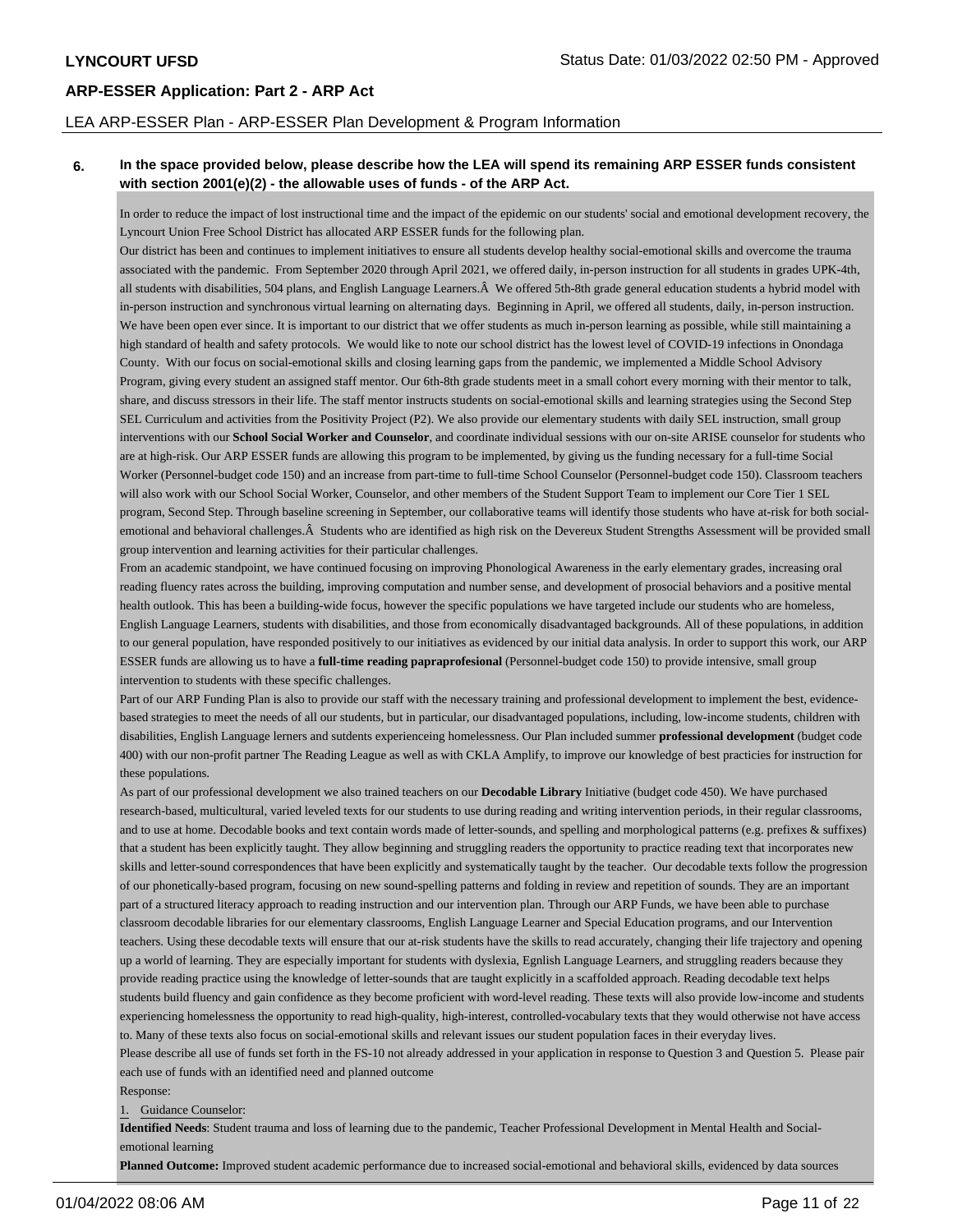# LEA ARP-ESSER Plan - ARP-ESSER Plan Development & Program Information

### outlined in Question 4.

According to U.S. Department of Education's publication*, "Strategies for Using American Rescue Plan Funding to Address the Impact of Lost Instructional Time",*under section d. Addressing student social, emotional, and mental health needs, "*An LEA may use ESSER funds to provide mental health services and supports for students and their families, teachers, and LEA staff who are experiencing COVID-19 pandemic-related trauma, including students who were experiencing trauma prior to the pandemic that may have been exacerbated by the pandemic. Funds may also be used to provide professional development and training that increase awareness of mental health literacy for teachers and staff. Many schools already implementing multi-tiered supports may integrate mental health strategies and interventions into these existing systems. LEAs may also use the funds to hire additional school psychologists and counselors to provide the services or to contract for such services for students, educators, and other district staff."*

The Lyncourt Union Free School District has allocated ARP funds for increasing our Guidance Counseling services. We will use our Guidance Counselor to provide students with social-emotional support and instruction. The Guidance Counselor will also provide educators with the supports and professional development they need to integrate social and emotional learning into their practice and address trauma and loss resulting from the pandemic and on the most effective evidence-based strategies to reengage and support students in their learning. In addition, one of the primary evidence-based strategies our Guidance Counselor will be focusing on is:

• PBIS: Positive Behavioral Interventions and Supports (PBIS) is an evidence-based three-tiered framework to improve and integrate all of the data, systems, and practices affecting student outcomes every day. Funded by the U.S. Department of Education's Office of Special Education Programs (OSEP) and the Office of Elementary and Secondary Education (OESE), the Center on PBIS supports schools, districts, and states to build systems capacity for implementing a multi-tiered approach to social, emotional and behavior support.

2. Professional Development: The Reading League (2022-2024):

**Identified Needs**: Teacher professional development on evidence-based assessment and instructional reading strategies, specifically to address loss of learning due to the pandemic.

**Planned Outcome**: Improved student academic performance due to teacher implementation of highly effective, research-based reading assessment strategies, that pinpoint areas of student need. Outcomes will be monitored as evidenced by the data sources in Question 4.

According to U.S. Department of Education's publication*, "Strategies for Using American Rescue Plan Funding to Address the Impact of Lost Instructional Time",* districts should provide educators with professional learning opportunities to build their assessment literacy. Assessment literacy refers to the knowledge, skills, and process associated with designing, selecting, implementing, scoring, and/or using high-quality assessments to improve student learning. The district will contract with the non-profit organization, The Reading League, to provide ongoing professional development for all instructional staff, including our reading paraprofessional. The mission of The Reading League is to advance the awareness, understanding, and use of evidence-aligned reading instruction. The purpose of The Reading League is to increase knowledge of science-based approaches to teach reading as well as research that demystifies how people learn, in order to benefit the lives of millions of students. They train and support educators and school leaders. By extension, they are also serving our Lyncourt parents, families, and community members. The district would contract for ongoing staff development throughout the 2021-2024 school years and over the summer. T

The professional development would focus on instructional strategies to address reading and writing gaps due to loss of learning and instructional time, assessments for pinpointing specific students' gaps and challenges, and modeling of instruction for our teachers.

3. Lan Tech Teacher Support, Laptops, Chromebooks, iPads, Promethean Boards, Virtual Recording, Laptop Librarian:

**Identified Needs:** Additional technology needed for improving teacher and student access to online learning platforms, support to implement

technology-enabled instructional approaches and equipment for providing evidence-based educational technology platforms.

Planned Outcomes: Increasing student access to technology and improving classroom technology, updating equipment and increasing teachers' technology skills.

According to U.S. Department of Education's publication*, "Strategies for Using American Rescue Plan Funding to Address the Impact of Lost Instructional Time"*, an LEA may use ESSER funds to develop or implement an innovative approach to providing instruction to accelerate learning and mitigate the effects of lost instructional time for students most impacted by the COVID-19 pandemic. This could include emerging technology based or technology-enabled approaches, including evidence-based educational technology platforms. In addition, if a school or district has adopted an innovative practice in response to the pandemic and wishes to continue these practices, it might not need to obtain additional evidence (e.g., an independent program evaluation) for the program during the pandemic. The Department has clarified that "As part of the 'demonstrates a rationale (tier 4)' level of evidence, grantees may develop and use approaches that are novel, if they are consistent with theoretical and empirical findings from research and the grantee will continue to review the effects of the practice to build the evidence base."

Therefore, the Lyncourt Union Free School District wishes to expand the Google Classroom program it created during the state-wide mandated school closure in March 2020. We would like to allocate ARP funds to provide our all of our students, beginning in UPK, with the technology necessary to participate in a Google Classroom school. All students will be provided with Chromebooks and/or iPads in support of this learning. Our Chromebook and Google Classroom initiative will allow our students to engage in online learning platforms and programs also purchased using ARP funds (see CKLA section below). Beginning in the intermediate grades, students will also be able to take their devices home nightly to extend the learning day. Students in lower grade levels who are quarantined or sick, may also be granted permission to take their school-issued device home to extend and continue their learning as needed. In addition, this funding will be used to purchase equipment to provide virtual recordings for students to also continue learning beyond the school day and those learning remotely. Funding will also be utilized for classroom Promethean Boards to support this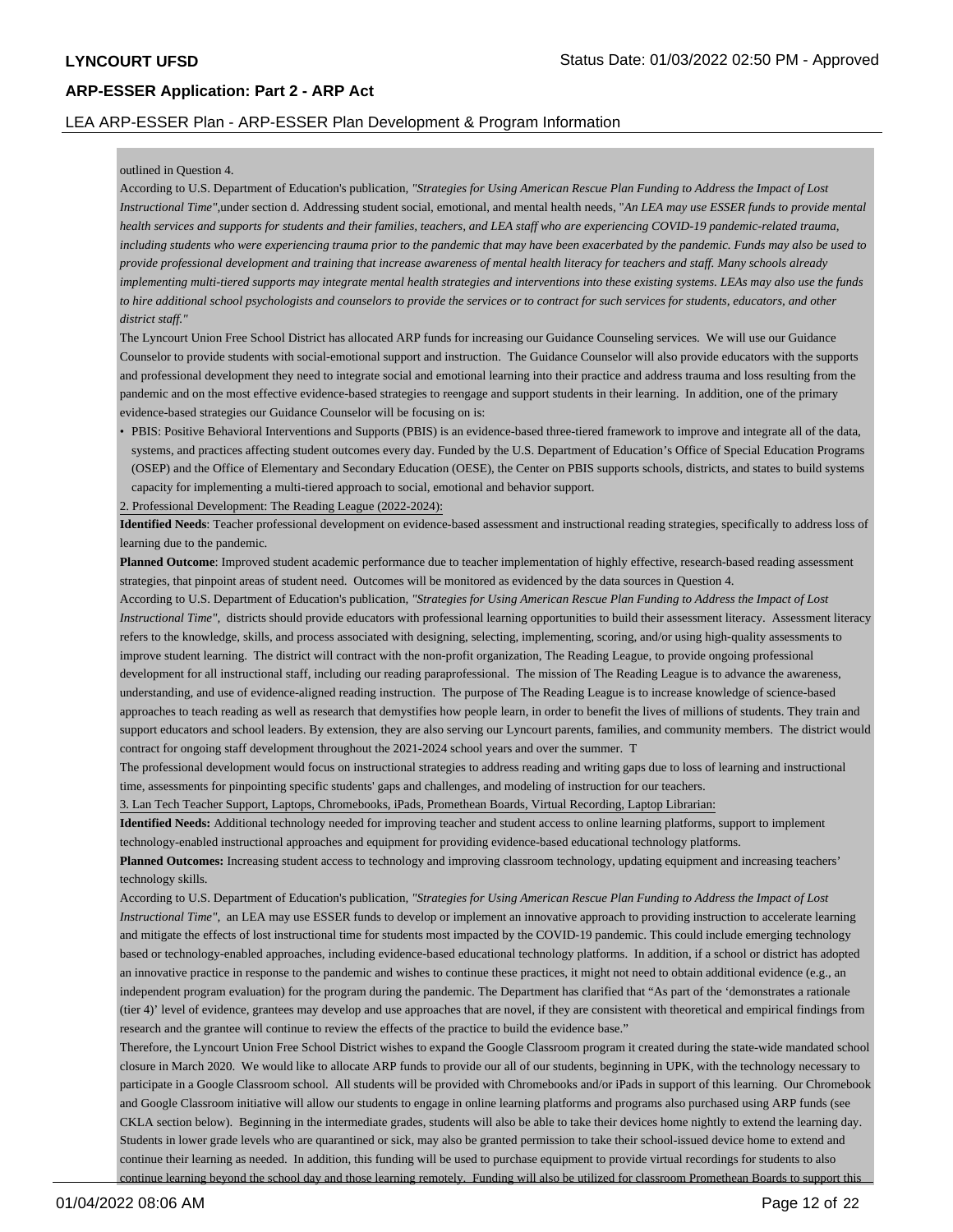### LEA ARP-ESSER Plan - ARP-ESSER Plan Development & Program Information

#### initiative and allow teachers to access additional digital materials for learning.

Throughout the pandemic, educators have learned ways of leveraging technology to expand their options for instructional approaches. Educators should consider how to translate those approaches to in-person environments. In this way, technology-enabled practices can be used to enhance inperson learning and student performance and create meaningful opportunities to extend learning time.

#### 4. CKLA and Amplify, digital and text resources, CKLA textbooks

**Identified Needs**: Evidence-based, high quality literacy materials in both hard copy text and digital formats for students in grades UPK-5 **Planned Outcomes**: Improve students' reading, writing, listening, and speaking skills and close academic gaps perpetuated from the pandemic. The Lyncourt Union Free School District would like to use a portion of the funding for adopting and using high-quality instructional materials. The Core Knowledge Language Arts Program, published through Amplify, is an evidenced-based literacy program, designed to meet the needs of all learners, but particularly those from economically disadvantaged and minority backgrounds. This funding would allow us to purchase digital and text sources to support better implementation of our Core, Tier 1 Literacy program. We would be able to ensure all learners have access to grade level instruction, including students with disabilities, English Language Learners, and socio-economically challenged backgrounds. The CKLA materials purchased would allow us to implement the CKLA program daily, for 90-120 minutes per day, in a capacity that ensures all students are able to access the curriculum, no matter what obstacles they may have. For example, with the Chromebook program outlined previously, our students would be able to access the CKLA digital program, Amplify Reading, at their instructional level and at home or school, whether learning in-person or remotely. Finally, CKLA is published by Amplify, whose programs are evidence-based, ESSA-aligned, and showing efficacy in a variety of contexts. All Amplify programs meet the criteria for ESSA Tiers I–IV, demonstrating statistically significant and positive results for learners. All Amplify programs are eligible for ESSER funding.

#### 5. Masks, gown, PPE, cleaning supplies, disinfectant, fans for air flow, air filters, cleaning equipment

**Identified Needs:** Materials needed to maintain a healthy, safe, in-person learning environment for all students and employees, in order to ensure students are able to attend school each day and teachers are able to address academic gaps due to the pandemic and loss of learning time. **Planned Outcomes:** Continuous student and teacher attendance, to the greatest extent possible, and reduction of academic learning gaps and improved student outcomes, as evidenced by the data sources in Question 4.

According to U.S. Department of Education's publication*, "Strategies for Using American Rescue Plan Funding to Address the Impact of Lost Instructional Time",* "*Addressing lost instructional time starts with the goal of providing all students equal access to safe, high quality, in-person learning. To achieve this goal, school, health, and community partnerships will help to ensure the physical health and safety of families and students so that they feel safe and supported returning to in-person learning."*

In addition, on page 6: "Districts and schools can take the following steps to prioritize the health and safety of the school community this academic year:

- Implement COVID-19 testing in schools
- Address ventilation needs where applicable
- Implement universal indoor masking

This year, the Lyncourt Union Free School District has implemented a weekly, randomized COVID-19 testing program for our students and staff. Beginning September 27th, we have been testing students whose families have voluntarily registered them for saliva-based pool testing. In addition, any staff member who is already vaccinated and not under the mandated weekly COVID-19 testing, has the opportunity to be tested. Therefore, our district is asking to use a portion of the ARP funding to purchase the masks, gowns, PPE and sanitizing products necessary to run a weekly COVID-19 testing program.

All but 2 of our Lyncourt students have elected to return to daily, in-person instruction for the 2021-22 school year. With over 99% of our students in the building this year, it is imperative we provide the best air ventilation and the cleanest facility possible, to reduce any potential COVID-19 transmission. Therefore, the district is asking to use a portion of the ARP funding to purchase air filters for our air ventilation system, fans to support continuous air flow, cleaning supplies, disinfectant, and equipment. These materials will allow us to continually clean the air and surfaces in our building to ensure student and staff safety and in turn, keeping our students and staff in the building each day.

#### 6. Decodable Libraries and Cart, Books

**Identified Needs:** Student reading materials that are aligned with the 6 syllable types and the reading research for effective instruction. **Planned Outcomes:** Provide each UPK-5th grade classroom a mobile book cart that contains a decodable book library with reading materials that are multi-cultural, address social-emotional and relevant, current topics, and support student learning with closure of academic gaps due to loss of instruction.

As previously stated, we have purchased research-based, multicultural, varied leveled texts for our students to use during reading and writing intervention periods, in their regular classrooms, and to use at home. Decodable books and text contain words made of letter-sounds, and spelling and morphological patterns (e.g. prefixes & suffixes) that a student has been explicitly taught. They allow beginning and struggling readers the opportunity to practice reading text that incorporates new skills and letter-sound correspondences that have been explicitly and systematically taught by the teacher. Our decodable texts follow the progression of our phonetically-based program, focusing on new sound-spelling patterns and folding in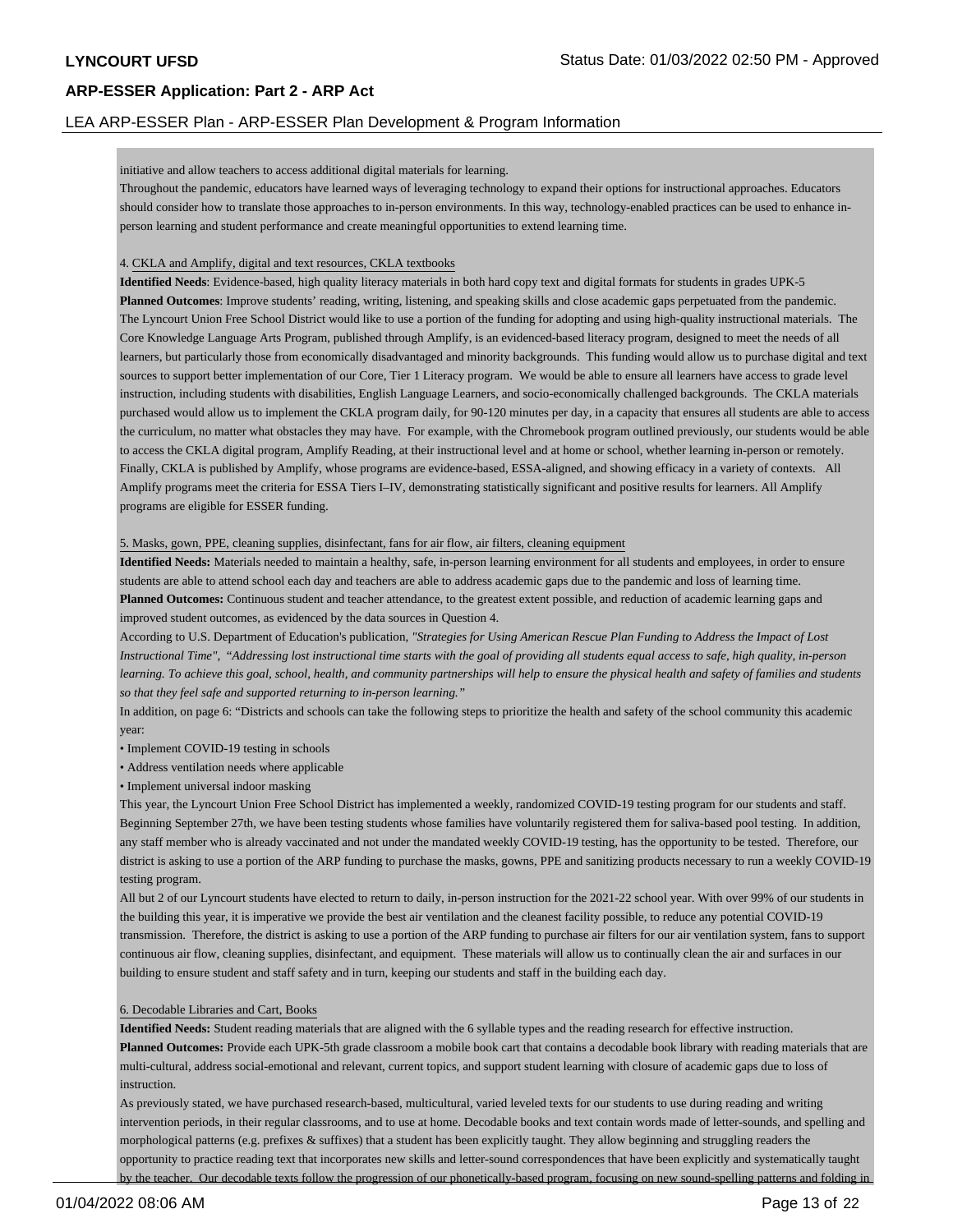# LEA ARP-ESSER Plan - ARP-ESSER Plan Development & Program Information

review and repetition of sounds. They are an important part of a structured literacy approach to reading instruction and our intervention plan. Through our ARP Funds, we have been able to purchase classroom decodable libraries for our elementary classrooms, English Language Learner and Special Education programs, and our Intervention teachers. Using these decodable texts will ensure that our at-risk students have the skills to read accurately, changing their life trajectory and opening up a world of learning. They are especially important for students with dyslexia, Egnlish Language Learners, and struggling readers because they provide reading practice using the knowledge of letter-sounds that are taught explicitly in a scaffolded approach. Reading decodable text helps students build fluency and gain confidence as they become proficient with word-level reading. These texts will also provide low-income and students experiencing homelessness the opportunity to read high-quality, high-interest, controlled-vocabulary texts that they would otherwise not have access to. Many of these texts also focus on social-emotional skills and relevant issues our student population faces in their everyday lives.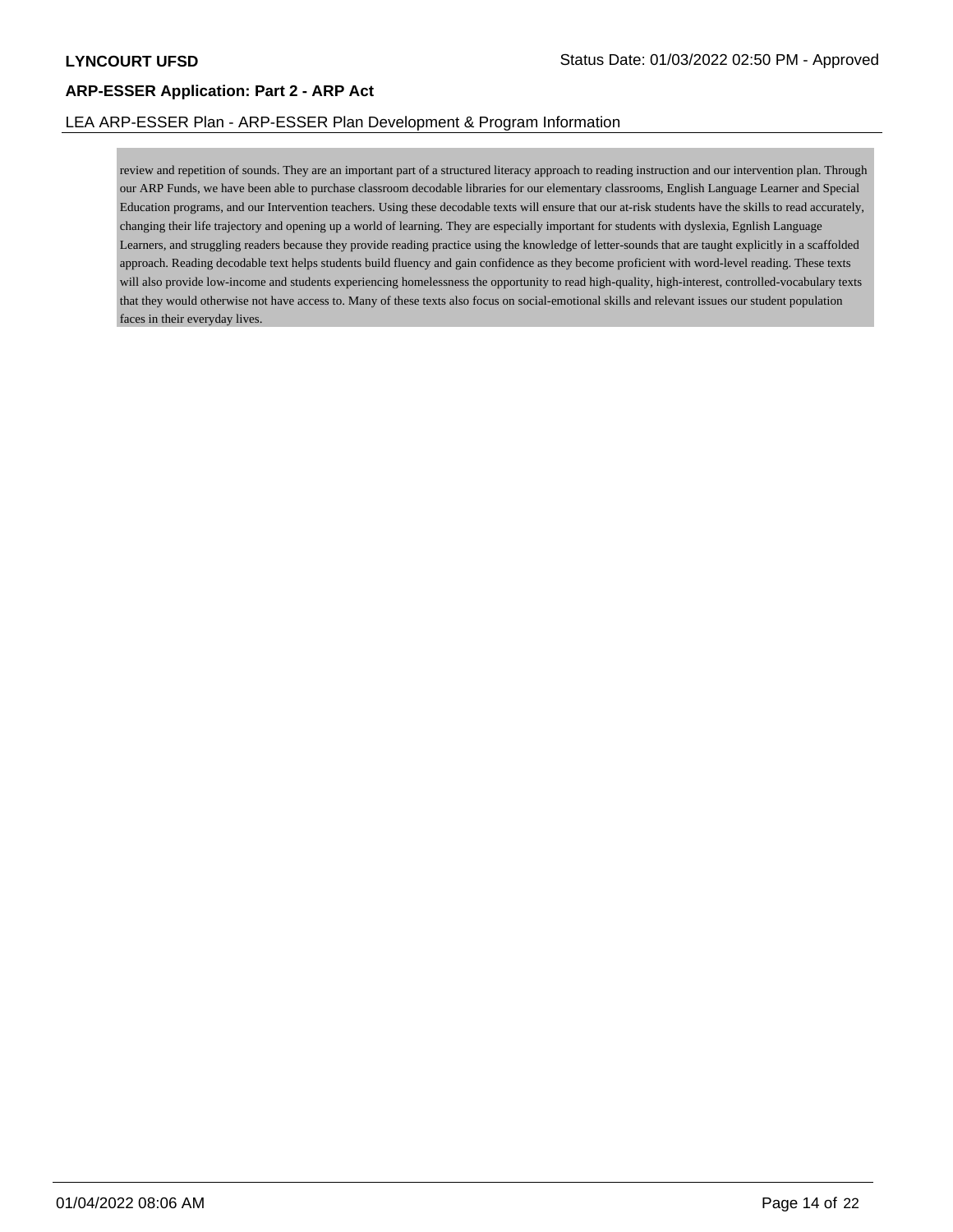### LEA ARP-ESSER Plan - ARP-ESSER Plan Development & Program Information

**7. In the space provided below, please describe how the LEA will ensure that the interventions it implements, including but not limited to the interventions implemented under section 2001(e)(1) - the required reserve of 20% of funds - to address the academic impact of lost instructional time, will respond to the academic, social, emotional, and mental health needs of all students, and particularly those students disproportionately impacted by the COVID-19 pandemic, including students from low-income families, students of color, English learners, children with disabilities, students experiencing homelessness, children in foster care, and migratory students.**

It is important that while we are implementing these programs and initiatives, the Lyncourt staff meets together in teams to review our students data, outlined in question 4, analyze their progress and discuss instructional strategies. Part of our Lyncourt ARP Funding Program is quarterly release time and weekly team planning sessions. Gaps in learning and social-emotional skills can be quickly identified and progress monitoring goals collaboratively developed through these regularly scheduled data meetings. Our Reading and Math Intervention Teachers, as well as our School Social Worker, School Counselor/McKinney Vento Coordinator, Reading Paraprofessional, School Psychologist, English Language Learner Teachers, Teaching Assistants, Classroom Teachers, and Administrators, will all work together to develop the most targeted support and strategies for improving our students' academic and social-emotional skills. In addition, we regularly collaborate with our Literacy Coach and experts from our nonprofit partner, The Reading League, to address gaps in students' Phonological Awareness, Phonetic, Language, Vocabulary, and Comprehension skills.

Our elementary and middle school teachers will also work together in Multi-Tiered Systems of Support teams that include ELL teachers, interventionists, and Special Education teachers, with the ultimate goal of creating safe, supportive, language based activities that prioritize teachers actively listening to student responses, planning for student misconceptions, providing students effective feedback on their language use, and modeling procedures. Teacher teams will create lessons and unit plans that consider the stage of language development of their Immigrant students and practice cultural reciprocity in developing spaces, activities, and expectations.

In addition, the District Data and Curriculum Coordinator will oversee the collection of the data sources outlined in question 4. The Data and Curriculum Coordinator will meet in with a cross-section or stakeholders and with various teams to review and analyze the data to ensure our initiatives and plan are being implemented with fidelity and to measure the effectiveness of these programs. We want to ensure our ARP-ESSER Funding Program addresses the needs of our students through evidence-based instruction that is grounded in scientific research and study and effective at meeting their needs and eliminating the impact of lost instructional time and delays in social emotional development. Below are the research resources that support this plan.

Al-Bataineh, A. (2013). The Effectiveness of Phonemic Awareness Instruction in Early Reading Success in Kindergarten. *International Research Journal of Arts and Social Sciences*. https://doi.org/10.14303/irjass.2014.061

Benser, J. & Poliner, R. (2017). Teaching the Whole Teen: Everyday Practices that Promote Success and Resilience in School and Life, Corwin, Thousand Oaks, California.

Lieber, C. & Poliner, R. (2004). The Advisory Guide: Designing and Implementing Effective Advisory Programs in Secondary Schools, Engaging Schools, Cambridge, Massachusetts.

Glasner, D. (2020). Morpheme Magic: Lessons to Build Morphological Awareness for Grades 4-12, Glasner , LLC, Boise, Idaho.

Kilpatrick, D. (2016). Equipped for Reading Success: A Comprehensive Step by Step Program for Developing Phonemic Awareness and Fluent Word Recognition, Casey & Kirsch Publishers, Syracuse, NY.

National Reading Panel: Teaching Children to Read: An Evidence-Based Assessment of the Scientific Research Literature on Reading and Its Implications for Reading Instruction, 2000.

Shakkour, W. (2013). Cognitive Skill Transfer in English Reading Acquisition: Alphabetic and Logographic Languages Compared *Open Journal of Modern Linguistics*. https://doi.org/10.14303/irjass.2014.061

Please provide a description of how the use of funds will address both academic, social, emotional, and mental health needs of the students, specifically those from **all** subgroups including students from low-income families, students of color, English learners, children with disabilities, students experiencing homelessness, children in foster care, and migratory students.

Please specifically address at least **four** subgroups in your response.

#### Response:

We designed our Lyncourt ARP Plan to specifically support our students of color, Multi-lingugal Learners, students with disabilities and students experiencing homelessness. Over the past 10 years, the racial and ethnic demographics of the Lyncourt UFSD has changed dramatically. In 2010, 89% of student population was white. Today it is 45%. Our population now is 20% Asian, 18% African-American, 9% Hispanic, 7% Multicultural, and 1% American Indian. During this time our MLL population has increased from 1% of our student population to almost 15%. Our student community consists of those speaking 19 different languages and those with families' native to 16 different countries. Within this time frame our free and reduced lunch population has double to over 72%. In 2010 we had 0 students experiencing homelessness. We now have students consistently in this situation. Despite these changes, our students with disabilities population has remained the same, around 20%. With this in mind, all of our teams, committees, and administrators recognize the need to reexamine all levels of our instruction, district culture, procedures, community and parent involvement, and outreach with community agencies. We have specifically addressed the unique needs and challenges for our students in the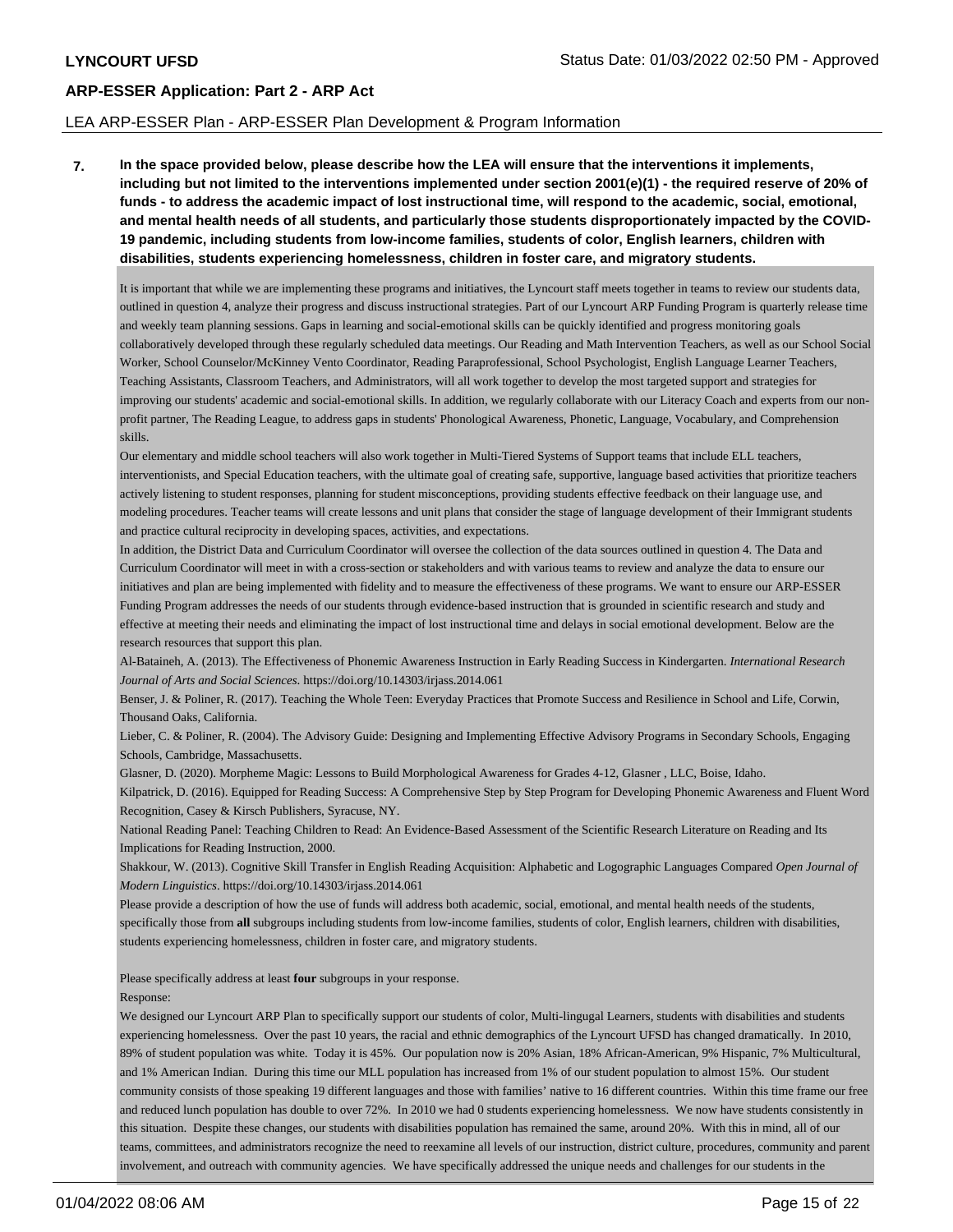# LEA ARP-ESSER Plan - ARP-ESSER Plan Development & Program Information

subgroups below, in our plan through the following ways:

### 1. Students of Color:

- Academic: Updating our Literacy Program (Question 6, #4- CKLA) and reading materials (Question 6, #6- Decodable Library) to ensure diverse populations are represented and multicultural perspectives are included.
- Academic: Ensuring our students with color are provided the necessary technology (Question 6, #3) for use at home.
- Academic: Offering our students with color priority placement, transportation, and parent support in after-school learning programs (Question 5)
- Social-Emotional/Mental Health: Providing additional Guidance Counselor supports (Question 6, #1) for students of color who have been disproportionally affected by the pandemic and loss of learning.
- Social-Emotional/Mental Health: Providing a School Social Worker who is able to implement a variety of evidence based social-emotional supports and interventions, including Second Step which has strong efficacy for students of color (Question 5).
- 2. Multi-Lingual Learners:
- Academic: Reading League Professional Development (Question 6, #2) The Reading League Professional Development will include strategies for teachers to address reading gaps specifically for Multi-lingual learners and strategies for meeting their unique language and vocabulary needs.
- Academic: Diverse reading materials (Question 6, #6- Decodable Library) The decodable library initiative will ensure our Multi-lingual learners see diverse populations are represented and multicultural perspectives are included in their reading materials.
- Academic: Offering our MLL students priority placement, transportation, and parent support in after-school, small group learning programs (Question 5).
- Academic: Ensuring our MLL students are provided the necessary technology (Question 6, #3) for use at home, as well as connection hotspots and translator services as needed.
- Social-Emotional/Mental Health: Providing additional Guidance Counselor supports (Question 6, #1) for MLL students who have been disproportionally affected by the pandemic and loss of learning. The Guidance Counselor is able to provide home visits and connect our MLL families to additional community agencies and supports as needed.
- Social-Emotional/Mental Health: Providing a School Social Worker who is able to implement a variety of evidence based social-emotional supports and interventions, including Second Step which has strong efficacy for MLL students (Question 5). Similarly, to the Guidance Counselor statement above, our School Social Worker is able to provide home visits and connect our MLL families to additional agencies and supports as needed.

3. Students with Disabilities:

- Academic: Ensuring our students with disabilities are provided the necessary technology (Question 6, #3) for use at home and school and are able to access various learning platforms that give them equitable access to the general education curriculum, as well as the technology services they need specifically to address goals in their IEP.
- Academic: Offering our students with disabilities priority placement, transportation, and parent support in after-school learning and summer programs (Question 5). Our data shows our students with disabilities have significant loss of academic skills and regression when they have interrupted learning. Therefore, it is vital they have priority placement in our extended learning programs.
- Academic: Offering our students with disabilities priority placement and parent support with our Reading paraprofessional to address gaps in their reading and writing skills. (Question 5).
- Academic: Reading League Professional Development (Question 6, #2) The Reading League Professional Development will include strategies for addressing reading gaps specifically for students with disabilities, including dyslexia, phonological processing, and receptive language needs.
- Social-Emotional/Mental Health: Providing additional Guidance Counselor supports (Question 6, #1) for students with disabilities who have been disproportionally affected by the pandemic and loss of learning. The Guidance Counselor is able to provide support for the implementation of PBIS building-wide, in classrooms, and in small group, targeted instruction. PBIS improves social, emotional, and academic outcomes for all students, including students with disabilities and students from underrepresented groups.
- 4. Students experiencing homelessness:
- Academic: Ensuring our students experiencing homelessness are provided the necessary technology (Question 6, #3) for use outside of school and are able to access various learning platforms that give them additional learning opportunities, as well as the mobile hotspots (Kajeet) they may need to access the internet.
- Academic: Offering our students experiencing homelessness priority placement, transportation, and parent support in after-school learning and summer programs (Question 5). Our data shows our students experiencing homelessness have significant loss of academic skills and regression when they are displaced. Therefore, it is vital they have priority placement in our extended learning programs.
- Social-Emotional/Mental Health: Providing additional Guidance Counselor supports (Question 6, #1) for students experiencing homelessness who have been disproportionally affected by the pandemic and loss of learning. The Guidance Counselor is able to meet families outside of the school building and connect them to additional community agencies and supports as needed.
- Social-Emotional/Mental Health: Providing a School Social Worker who is able to implement a variety of evidence based social-emotional supports and interventions, for students who have been displaced and are experiencing trauma related to the pandemic and homelessness (Question 5).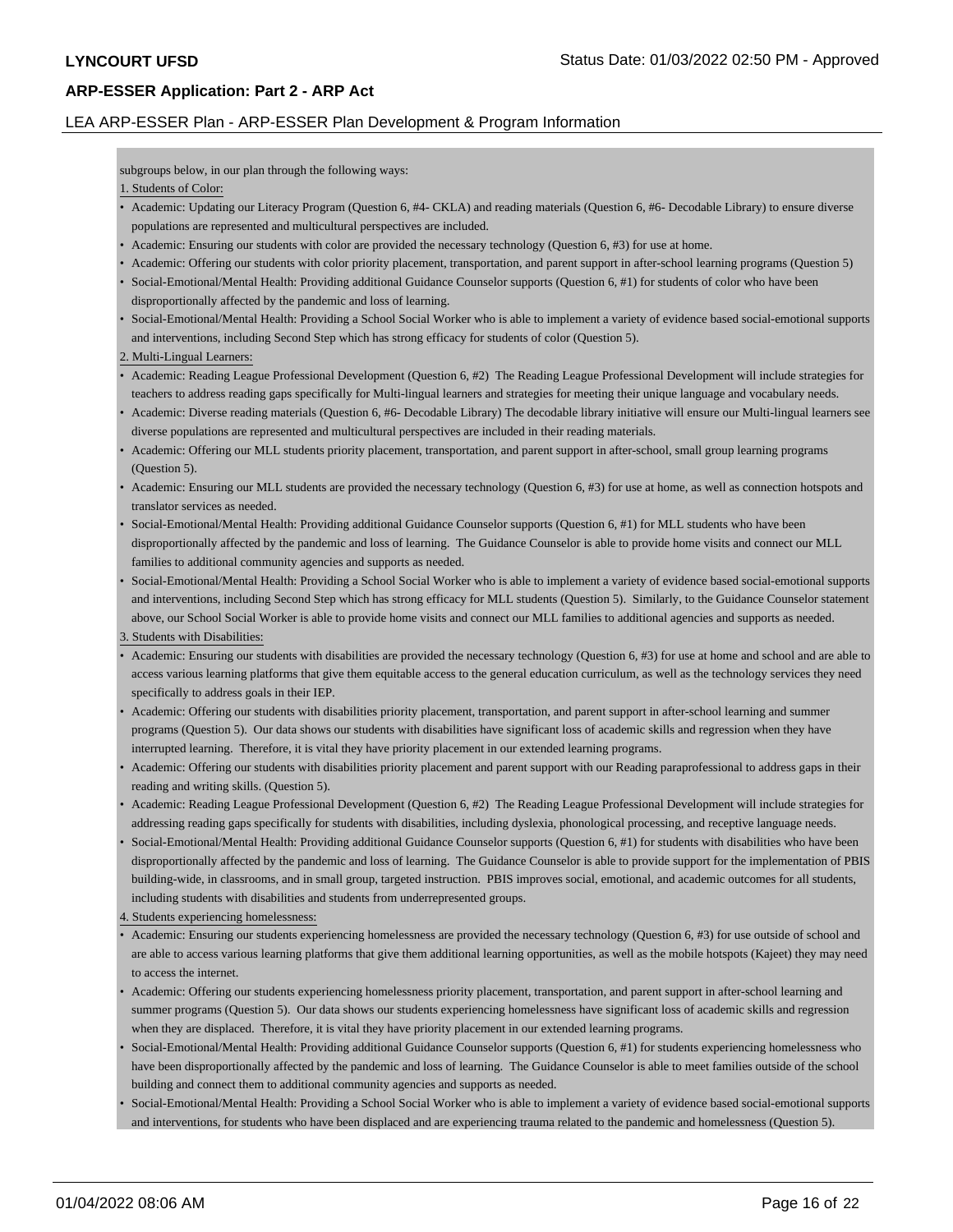LEA ARP-ESSER Plan - ARP-ESSER Return to In-Person Instruction

# **ARP-ESSER Return to In-Person Instruction**

LYNCOURT UFSD

#### 421504020000

Section 2001(i)(1) of the ARP Act requires each LEA that receives ARP ESSER funds to develop and make publicly available on the LEA's website, not later than 30 days after receiving ARP ESSER funds, a plan for the safe return to in-person instruction and continuity of services for all schools, including those that have already returned to in- person instruction. Section 2001(i)(2) of the ARP Act further requires that the LEA seek public comment on the plan and take those comments into account in the development of the plan. Finally, section 2001(i)(3) of the ARP Act states that an LEA that developed a plan for the safe return to in-person instruction and continuity of services prior to the date of enactment of the ARP Act will be deemed to have met the requirement to develop a plan under section  $2001(i)(1)$  as long as the plan meets the statutory requirements (i.e., is publicly available on the LEA's website and was developed after the LEA sought and took into account public comment).

The LEA's plan must include how it will maintain the health and safety of students, educators, and other school and LEA staff and a description of any policies it has adopted regarding each of the CDC's safety recommendations, including universal and correct wearing of masks; modifying facilities to allow for physical distancing (e.g., use of cohorts/podding); handwashing and respiratory etiquette; cleaning and maintaining healthy facilities, including improving ventilation; contact tracing in combination with isolation and quarantine in collaboration with the State, local, territorial, or the health departments of Native American Nations; diagnostic and screening testing; efforts to provide vaccinations to school communities; appropriate accommodations for children with disabilities with respect to health and safety policies; and coordination with State and local health officials.

The plan must describe how the LEA will ensure continuity of services, including but not limited to services to address students' academic needs and the social, emotional, mental health and other needs of students and staff, which may include student health and food services.

LEA plans must be in an understandable and uniform format and, to the extent practicable, written in a language that parents can understand (or, if not practicable, orally translated). Upon request by a parent with a disability, LEA plans must be provided in an alternative format accessible to the parent.

**NYSED will permit previously developed LEA re-opening plans to satisfy the ARP statutory requirement for the safe return to in-person instruction and continuity of services. LEAs must make any necessary updates to existing plans to conform with the USDE requirements within 30 days of receipt of ARP-ESSER funds and to review (and revise if appropriate) plans every six months thereafter (until September 30, 2023).**

**1. In the space provided below, please provide the URL for the website(s) where the district's most current reopening/return to in-person learning plan is/will be located. For an LEA that does not have a website, the LEA may identify an online platform (e.g. social media group or post, file sharing service, email listserv) that allows plans to be directly communicated to students, parents or legal guardians, school staff, and other stakeholders. As appropriate, the LEA should provide details about how the plan will be made available to people who request it.**

http://www.lyncourtschool.org/tfiles/folder399/2021-22%20LUFSD%20School%20Opening%20Plan%20.pdf

This plan is available on our Lyncourt Union Free School District site. Announcements have been sent to all parents and families via our Parent Square communication portal, with links sent with direct access to the plan in PDF format. We have also shared with parents, families and the community, our reopening plan via our social media platforms, including, Twitter and Facebook. In addition, the plan is available in hard copy format to any parent or community member who requests it, in their preferred language. Communication regarding the plan and the directions for requesting a hard copy have been mailed to all Lyncourt Union Free School District community residents in our monthly "Lyncourt Ledger" newsletter. The ability to access a hard copy of the plan will also continue to be communicated at monthly Board of Education Meetings and documented in Board of Education Minutes. Please note, at this time, all Lyncourt UFSD families without access to the internet are provided a Kajeet Hotspot by our school district, so their children are able to access the internet and school communications virtually.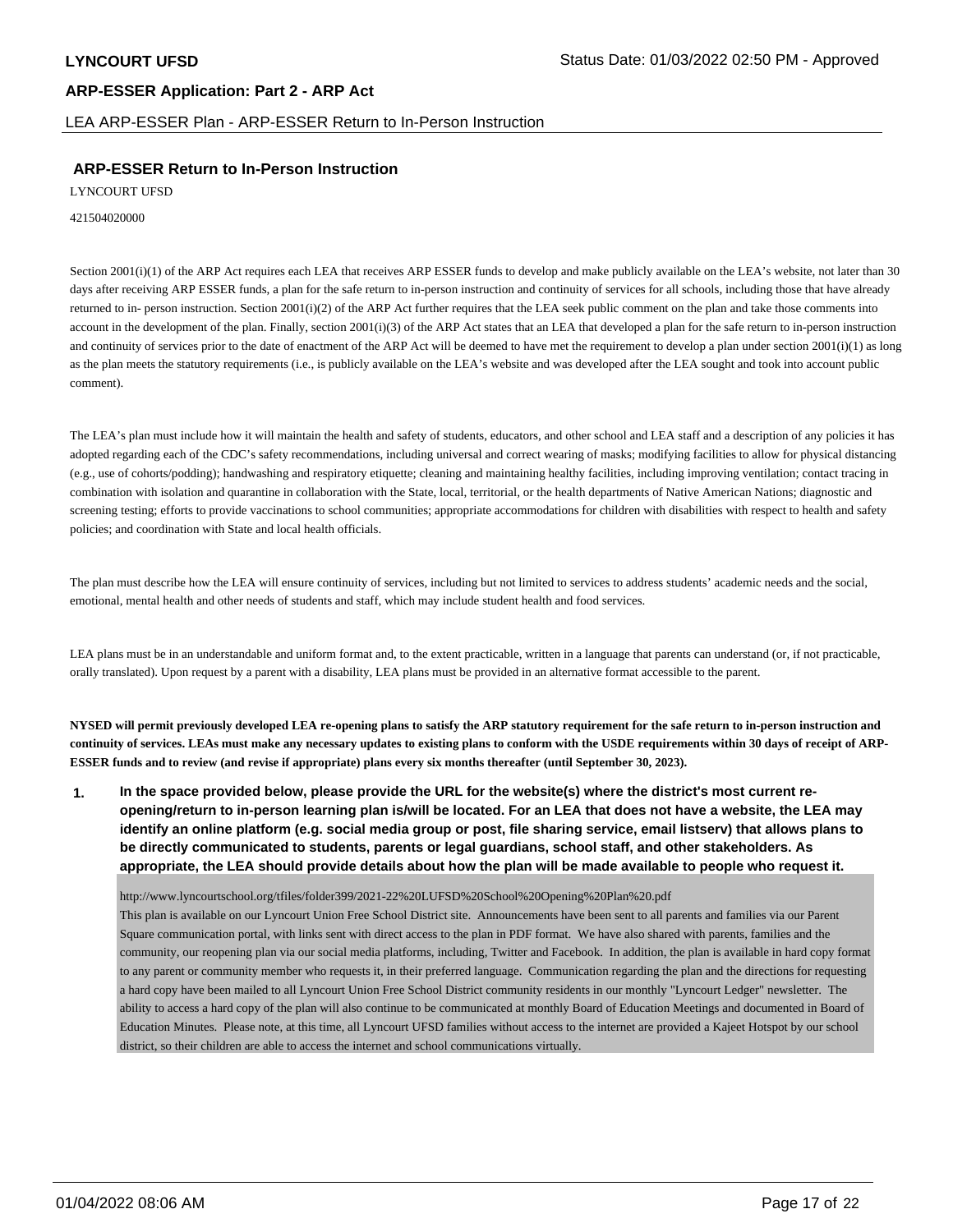### LEA ARP-ESSER Plan - ARP-ESSER Return to In-Person Instruction

**2. An LEA must periodically, but no less frequently than every six months (through September 30, 2023), review and, as appropriate, revise its plan. Consistent with section 2001(i)(2) of the ARP Act, which requires an LEA to seek public comment on the development of its plan, an LEA must seek public input and take such input into account in determining whether to revise its plan and, if it determines revisions are necessary, on the revisions it makes to its plan, i.e., the LEA must seek public input on whether to revise its plan and on any revisions to its plan no less frequently than every six months (taking into consideration the timing of significant changes to CDC guidance on reopening schools). If the LEA revises its plan, the revised plan must address each of the aspects of safety currently recommended by the CDC or, if the CDC has updated its safety recommendations at the time the LEA is revising its plan, each of the updated safety recommendations.**

**In the space provided below, please describe how the LEA will review and regularly update (at least every six months through September 30, 2023) it's plan for in-person instruction, including a description of how public comment will be collected.**

Similar to our stakeholder plan in the Spring of 2021, the Lyncourt Union Free School District will again seek stakeholder input into our ARP Act Funding Plan mid-year. We will discuss our plan at our public Board of Education Meetings, Title I, II, III, IV collaboration meetings, seek parent and community input through surveys and presentations, and staff surveys as well.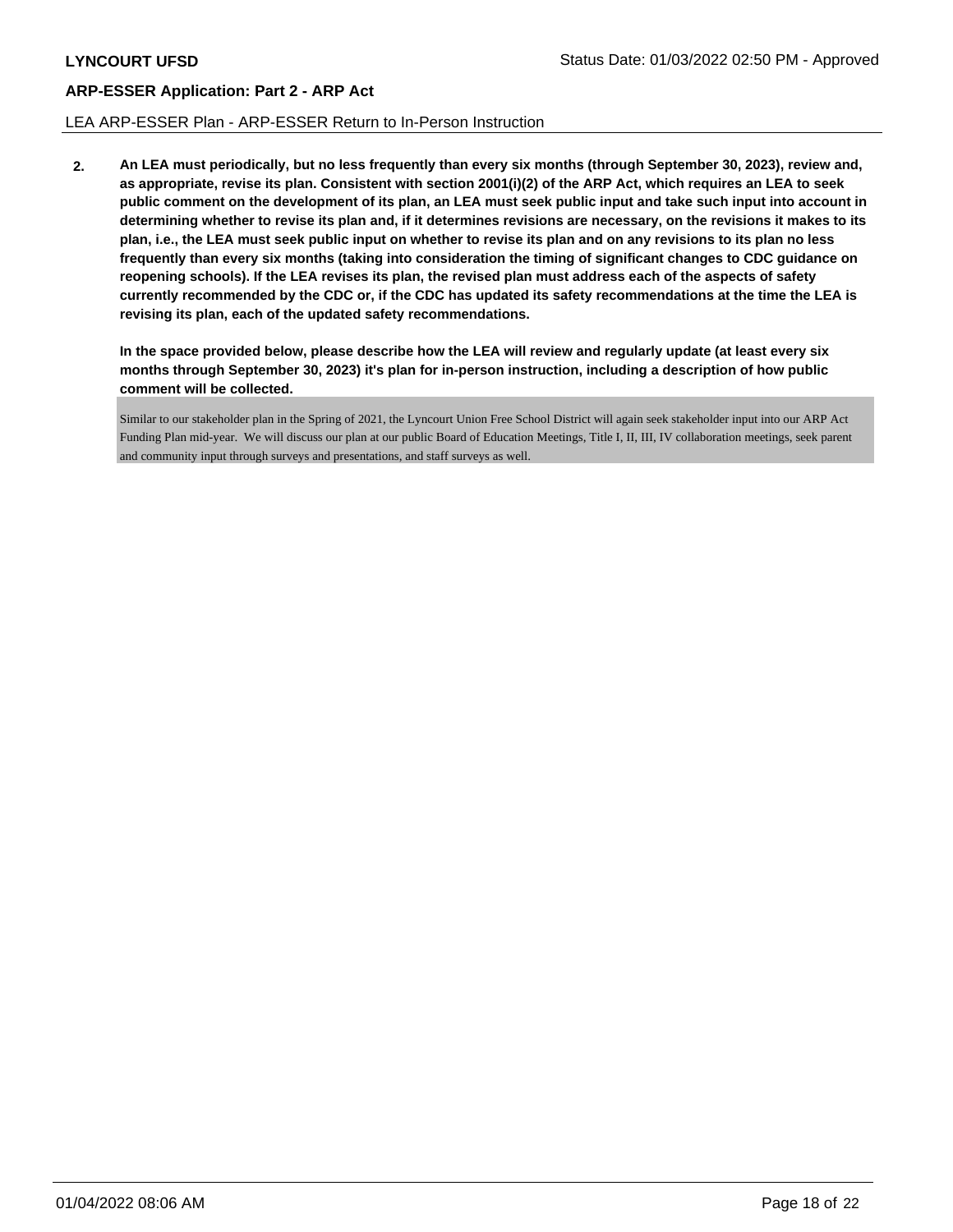LEA ARP-ESSER Plan - ARP-ESSER Funding Distribution

# **ARP-ESSER LEA Base 90% Allocation - Funding Distribution**

LYNCOURT UFSD

421504020000

**Please note: LEAs that have been allocated funds from the mandated SEA-Level Reserves in the 2021-22 enacted state budget will apply for those funds via a separate application process. NYSED will inform school districts under separate cover when the application process for school district allocations of ARP-ESSER SEA set-aside funds has been published in the SED Monitoring and Vendor Reporting System. The sections below are only for LEA 90% base ARP-ESSER allocations. LEAs should not apply for ARP ESSER SEA Reserve funds as part of this application.**

**1. Please complete the following to indicate the LEA's American Rescue Plan (ARP) Act LEA Base 90% allocation for Elementary and Secondary School Emergency Relief (ESSER) funds, as well as its most current enrollment figures.**

|                                                       | Amount (\$ or #) |
|-------------------------------------------------------|------------------|
| ARP-ESSER Fund Allocation (\$)                        | 1,104,961        |
| Total Number of K-12 Resident Students Enrolled (#)   | 562              |
| Total Number of Students from Low-Income Families (#) | 207              |

# **ARP-ESSER Schools Served**

**2. Please complete the following chart by indicating the number of PUBLIC SCHOOLS in the LEA being served by ARP-ESSER LEA Base 90% Funding.**

|                                                            | INumber (#) |
|------------------------------------------------------------|-------------|
| Total Number of Schools in the LEA                         |             |
| Number of Schools Served by ARP-ESSER LEA Base 90% Funding |             |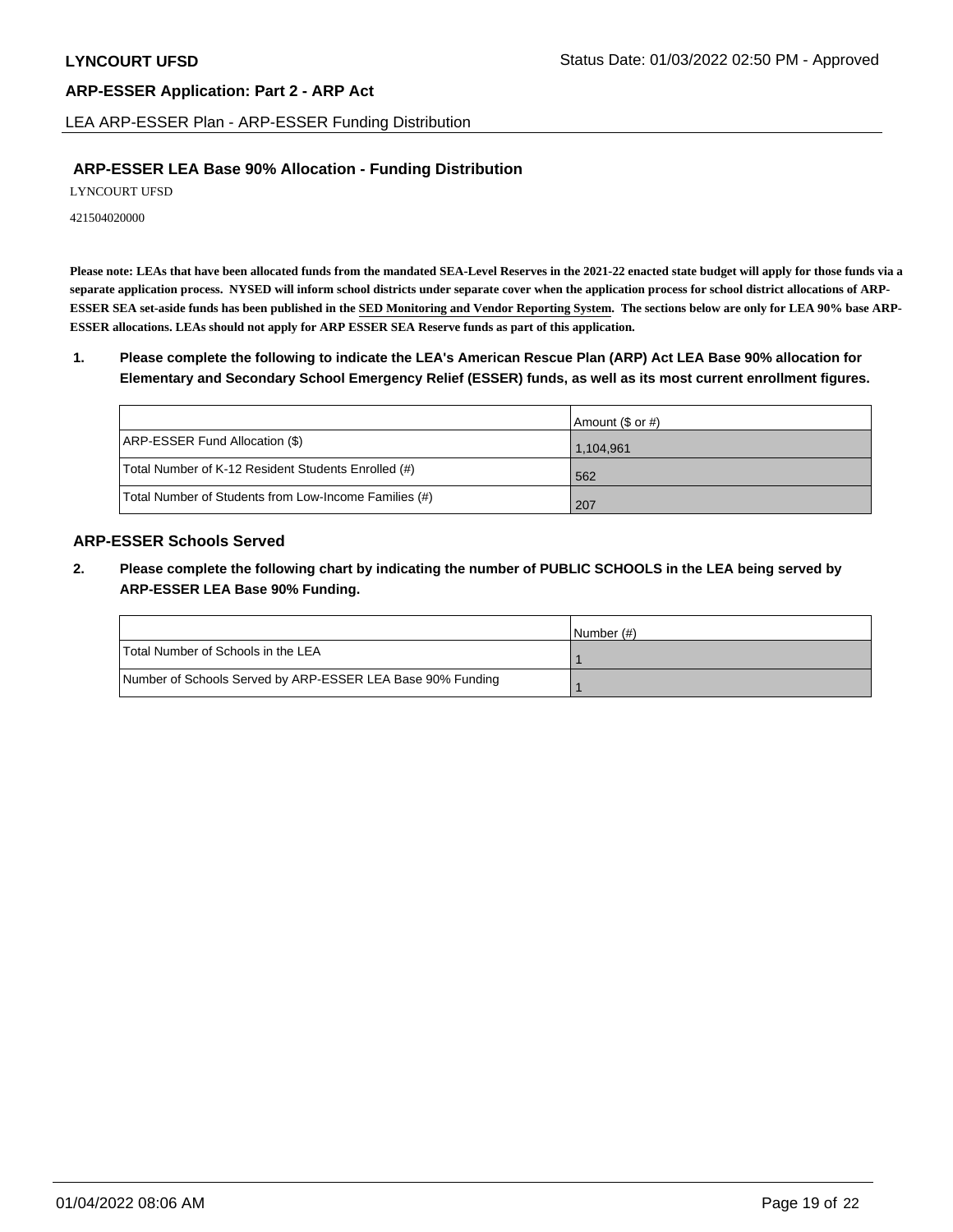LEA ARP-ESSER Plan - ARP-ESSER Use of Funds

# **ARP-ESSER LEA Base 90% Allocation - Use of Funds**

LYNCOURT UFSD

421504020000

**Please note: LEAs that have been allocated funds from the mandated SEA-Level Reserves in the 2021-22 enacted state budget will apply for those funds via a separate application process. NYSED will inform school districts under separate cover when the application process for school district allocations of ARP-ESSER SEA set-aside funds has been published in the SED Monitoring and Vendor Reporting System. The sections below are only for LEA 90% base ARP-ESSER allocations. LEAs should not apply for ARP ESSER SEA Reserve funds as part of this application.**

**1. Please complete the chart below by identifying the funds being used to support each allowable activity. Please respond with "0" to indicate that no funds are being assigned to a given activity. PLEASE NOTE - All proposed expenditures must be reflected within the FS-10 budget form AND budget narrative to clearly align with this item.**

|                                                                                                                                                                                                                                                                                                                                                                                                                                                                                                                                                            | FUNDING Amounts (\$) |
|------------------------------------------------------------------------------------------------------------------------------------------------------------------------------------------------------------------------------------------------------------------------------------------------------------------------------------------------------------------------------------------------------------------------------------------------------------------------------------------------------------------------------------------------------------|----------------------|
| 1 - Any activity authorized by the ESEA, including the Native Hawaiian Education Act and<br>the Alaska Native Educational Equity, Support, and Assistance Act (20 U.S.C. 6301 et<br>seq.).                                                                                                                                                                                                                                                                                                                                                                 | 0                    |
| 2 - Any activity authorized by the Individuals with Disabilities Education Act (IDEA) (20<br>U.S.C. 1400 et seq.).                                                                                                                                                                                                                                                                                                                                                                                                                                         | $\overline{0}$       |
| 3 - Any activity authorized by the Adult Education and Family Literacy Act (AEFLA) (29<br>U.S.C. 3271 et seq.).                                                                                                                                                                                                                                                                                                                                                                                                                                            | $\mathbf 0$          |
| 4 - Any activity authorized by the Carl D. Perkins Career and Technical Education Act of<br>2006 (Perkins V) (20 U.S.C. 2301 et seq.).                                                                                                                                                                                                                                                                                                                                                                                                                     | $\overline{0}$       |
| 5 - Any activity authorized by subtitle B of title VII of the McKinney-Vento Homeless<br>Assistance Act (McKinney-Vento) (42 U.S.C. 11431 et seg.).                                                                                                                                                                                                                                                                                                                                                                                                        | $\mathbf 0$          |
| 6 - Coordinating preparedness and response efforts of LEAs with State, local, Tribal, and<br>territorial public health departments, and other relevant agencies, to improve coordinated<br>responses among such entities to prevent, prepare for, and respond to COVID-19.                                                                                                                                                                                                                                                                                 | $\boldsymbol{0}$     |
| 7 - Providing principals and other school leaders with the resources necessary to address<br>the needs of their individual schools.                                                                                                                                                                                                                                                                                                                                                                                                                        | $\mathbf 0$          |
| 8 - Activities to address the unique needs of low-income children or students, students<br>with disabilities, English learners, racial and ethnic minorities, students experiencing<br>homelessness, and children and youth in foster care, including how outreach and service<br>delivery will meet the needs of each population.                                                                                                                                                                                                                         | $\overline{0}$       |
| 9 - Developing and implementing procedures and systems to improve the preparedness<br>and response efforts of LEAs.                                                                                                                                                                                                                                                                                                                                                                                                                                        | $\overline{0}$       |
| 10 - Training and professional development for staff of the LEA on sanitation and<br>minimizing the spread of infectious diseases.                                                                                                                                                                                                                                                                                                                                                                                                                         | $\mathbf{0}$         |
| 11 - Purchasing supplies to sanitize and clean the facilities of the LEA, including buildings<br>operated by such LEA.                                                                                                                                                                                                                                                                                                                                                                                                                                     | 15,000               |
| 12 - Planning for, coordinating, and implementing activities during long-term closures,<br>including providing meals to eligible students, providing technology for online learning to<br>all students, providing guidance for carrying out requirements under the IDEA and<br>ensuring other education services can continue to be provided consistent with all Federal,<br>State, and local requirements.                                                                                                                                                | 0                    |
| 13 - Purchasing educational technology (including hardware, software, and connectivity)<br>for students who are served by the LEA that aids in regular and substantive educational<br>interaction between students and their classroom instructors, including low-income<br>students and students with disabilities, which may include assistive technology or<br>adaptive equipment.                                                                                                                                                                      | 155,089              |
| 14 - Providing mental health services and supports, including through the implementation<br>of evidence based full-service community schools.                                                                                                                                                                                                                                                                                                                                                                                                              | $\mathbf 0$          |
| 15 - Planning and implementing activities related to summer learning and enrichment and<br>supplemental after-school programs, including providing classroom instruction or online<br>learning during the summer months and addressing the needs of low-income students,<br>students with disabilities, English learners, migrant students, students experiencing<br>homelessness, and children and youth in foster care.                                                                                                                                  | 62,235               |
| 16 - Addressing the academic impact of lost instructional time among an LEA's students<br>(including low-income students, students with disabilities, English learners, racial and<br>ethnic minorities, students experiencing homelessness, and children and youth in foster<br>care) by: a) Administering and using high-quality assessments that are valid and reliable<br>to accurately assess students' academic progress and assist educators in meeting<br>students' academic needs, including through differentiating instruction; b) Implementing | 527,271              |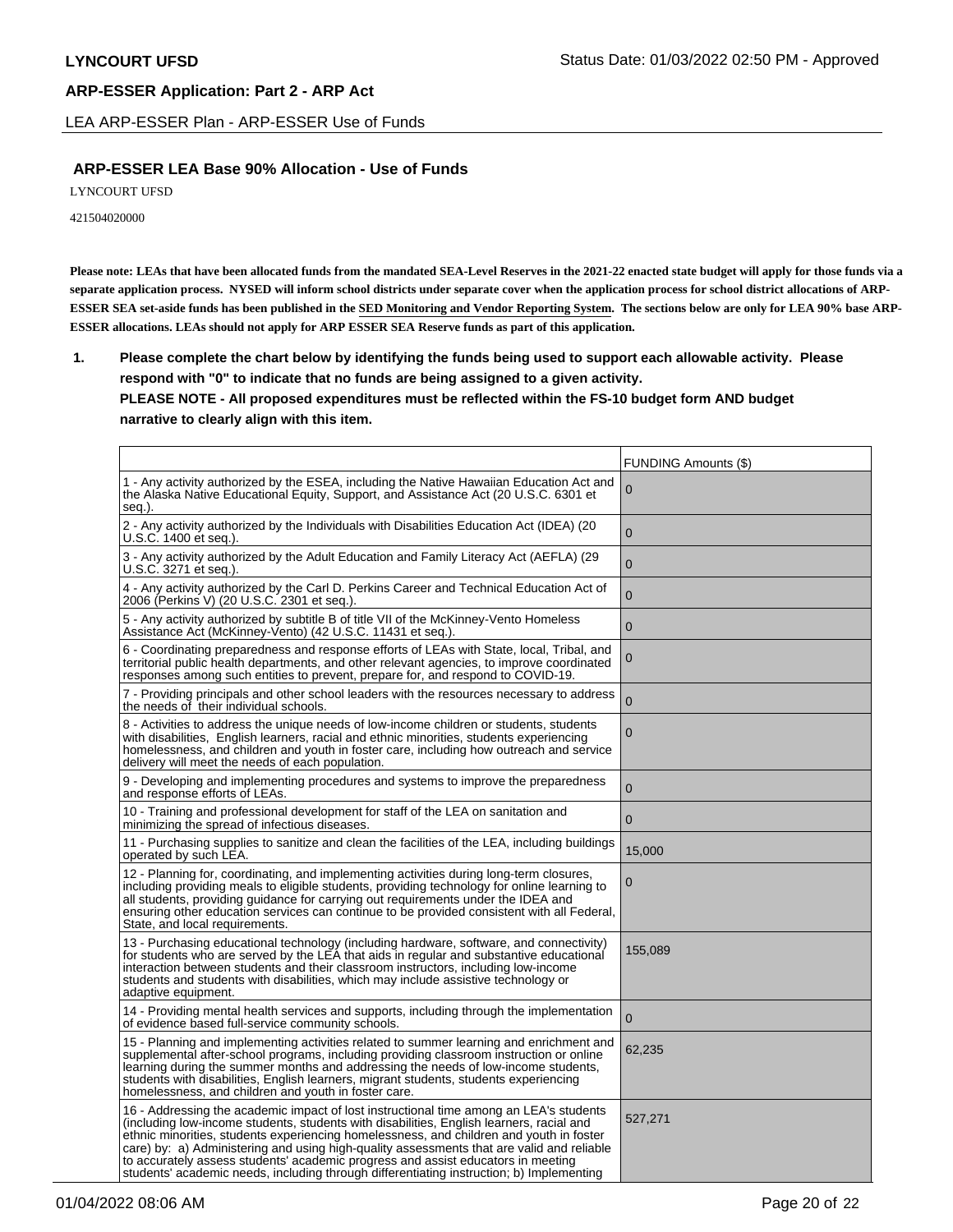# LEA ARP-ESSER Plan - ARP-ESSER Use of Funds

|                                                                                                                                                                                                                                                                                                                                                                | <b>FUNDING Amounts (\$)</b> |
|----------------------------------------------------------------------------------------------------------------------------------------------------------------------------------------------------------------------------------------------------------------------------------------------------------------------------------------------------------------|-----------------------------|
| evidence-based activities to meet the comprehensive needs of students; c) Providing<br>information and assistance to parents and families on how they can effectively support<br>students, including in a distance learning environment; and d) Tracking student<br>attendance and improving student engagement in distance education.                         |                             |
| 17 - School facility repairs and improvements to enable operation of schools to reduce<br>risk of virus transmission and exposure to environmental health hazards, and to support<br>student health needs.                                                                                                                                                     | 0                           |
| 18 - Inspection, testing, maintenance, repair, replacement, and upgrade projects to improve the indoor air quality in school facilities, including mechanical and non-<br>mechanical heating, ventilation, and air conditioning systems, filtering, purification and<br>other air cleaning, fans, control systems, and window and door repair and replacement. | O                           |
| 19 - Developing strategies and implementing public health protocols including, to the<br>greatest extent practicable, policies in line with guidance from the CDC for the reopening<br>and operation of school facilities to effectively maintain the health and safety of students,<br>educators, and other staff.                                            | l O                         |
| 20 - Other activities that are necessary to maintain the operation of and continuity of<br>services in the LEA and continuing to employ existing staff of the LEA.                                                                                                                                                                                             | 345,366                     |
| Totals:                                                                                                                                                                                                                                                                                                                                                        | 1,104,961                   |